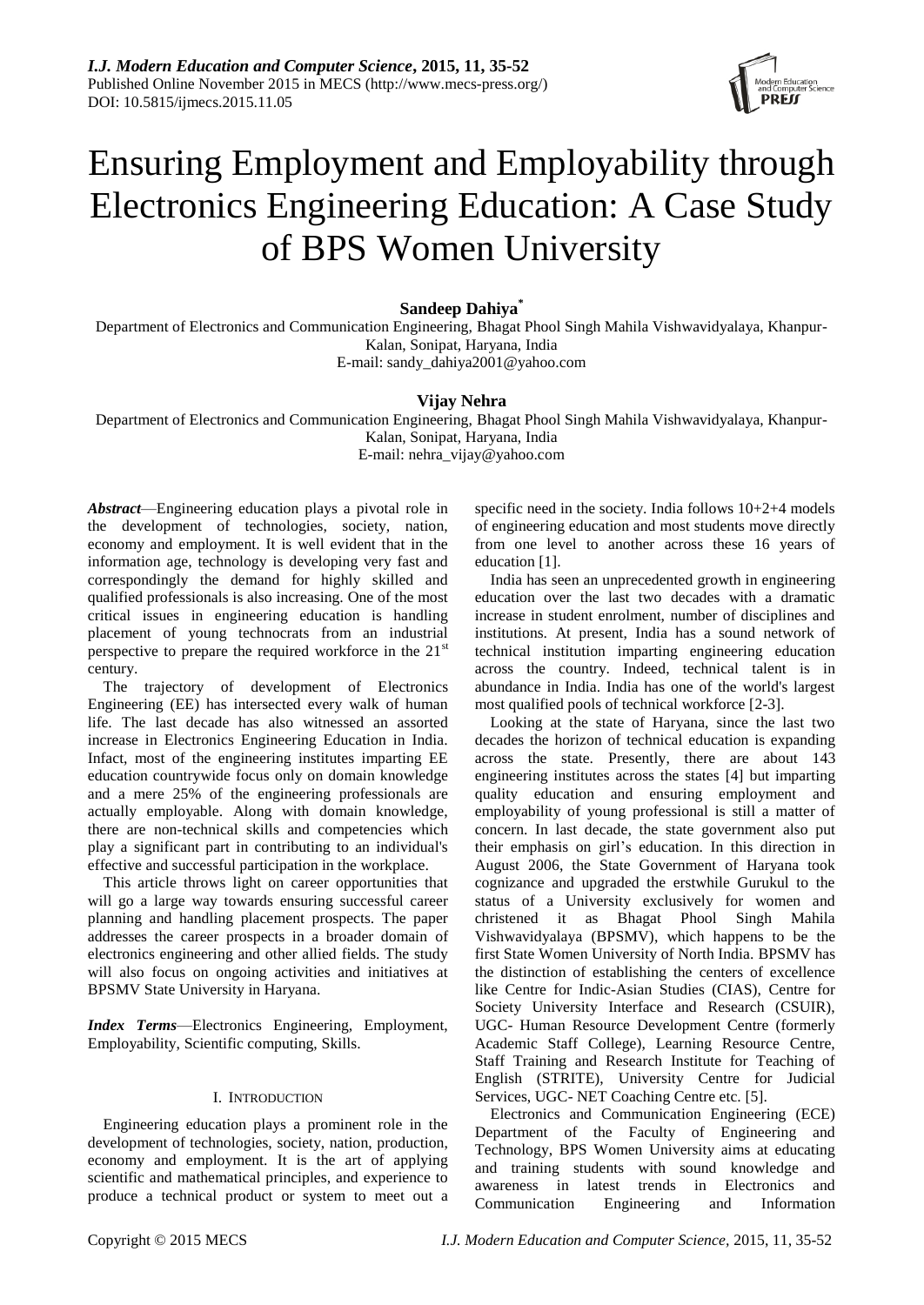Technology. In 2013, Department is segmented from School of Engineering and Science and received University Grant Commission (UGC) assistance for starting M.Tech Information Communication Technology under the "innovative programme" for teaching and research in interdisciplinary and emerging areas. Presently, the department is running UG, PG and research programmes as tabulated in Table 1 with their sanctioned intake.

| S. No.            | <b>Course Offered</b> | <b>Sanctioned Intake</b>     |  |  |
|-------------------|-----------------------|------------------------------|--|--|
|                   | B.Tech (ECE)          | $60+12$ (LEET)               |  |  |
|                   | MBA (Tech)            | 60                           |  |  |
| $\mathbf{\Omega}$ | M.Tech (ECE)          | 18                           |  |  |
|                   | M.Tech (ICT)          | 20                           |  |  |
|                   | Ph. D                 | As per availability of seats |  |  |

Table 1. Courses Offered With Sanctioned Intake

#### II. ELECTRONICS ENGINEERING - AN OVERVIEW

The trajectory of development of Electronics Engineering (EE) and associated fields has intersected every walk of human life. It has a potential impact on virtually all domains of science, technology and society. The communication revolution; penetration of computers in all walks of life; rapid manufacturing of electronic commodities through process control; and great strides based on EE made in diverse fields like defence and space; telecommunication networking; teaching and scientific research; media and entertainment; trade; commerce; health sector; rural development; education and leisure are a few examples of its usefulness. It has been an extremely important ingredient in the rapid development of economy and society, also propelling the pace of globalization [6].

Since the nineteen nineties, much attention has been paid to EE education in state of Haryana because of its potential benefits in innumerable areas. It has made a remarkable progress and there has been manifold increase in professional education in this field. It assures a better employability of young technocrats in govt., semi govt., corporate sector, space sector, multinational companies, PSUs and other organizations through campus selection and off campus during or upon completion of the course [1].

Several leading institutes like, Indian Institute of Technology (IITs); National Institute of Technology (NITs); Indian Institute of Information Technology (IIITs); National Institute of Technical Teachers Training and Research (NITTTR); Central Universities; state Universities; deemed; technical Universities and self funded technical institutions play a major role in imparting EE education countrywide [5-7]. The curriculum of EE programme mainly emphasizes on (a) Network analysis and synthesis, signal and system, electronics device and circuits, linear integrated circuits, instrumentation and control, microprocessor and microcontroller (b) telecommunication *i.e.* analog and digital communication, wireless communication,

microwave communication, electromagnetic theory, antenna and wave propagation, optical communication and networking, satellite communication, digital signal processing/data communication, statistical signal processing, cryptography and network security, image and video processing etc., and (c) Very Large Scale Integration *i.e.* integrated electronics and circuits/VLSI design tools and technology, analog CMOS integrated circuits, system on chip design, micro electro mechanical system, Hardware description language, embedded system etc along with basic and engineering science and humanities courses [7-9].

#### *A. Career Planning and Mapping*

In today's competitive global world, job hunting is not an easy task. To move ahead in life, one needs to plan career and set goals to make the journey smooth. It is of vital importance to know how to choose and plan one's career, when jobs are available and what kind of preparation is required for getting them. Infact, as an instructor, it has been observed that majority of students reach to the prefinal and final year of their engineering degree without any career planning and awareness about career opportunities. Most of the engineering institutes emphasize on technical competence whereas employers seek for a right combination of skills, academic domain knowledge, attitude, capabilities, competence and multi skilled professionals [10].

Briefly speaking, in the present paper an attempt has been made to provide a brief summary of EE career prospects in India as well as employability skills to ensure employment of young EE professionals. The forthcoming section sheds light on the career prospects in various sectors and organizations for EE professionals.

#### III. CAREER PROSPECTS IN EE

Truly speaking, several career options are open to Electronics Engineers in diverse fields. It enables an individual to pursue a rewarding career with central; state government; corporate sector; public sector undertakings; industry; multinational companies; telecommunication and ICT sector; space sector, teaching and research organizations; defence services; banking and insurance sector; entrepreneur; engineering and management consultancy; Indian engineering services and so on. The forthcoming sub sections shed light on the career prospects in various diverse sectors and organizations for EE professionals.

#### *A. Public Sector Opportunities*

Electronics engineering professionals can pursue a rewarding career in public sector undertakings (PSUs). At present, there are about 277 central PSUs in India which provide a career for both technical and non-technical personnel. A lot of PSUs under the aegis of government of India regularly provide employment opportunities in EE domains. EE professionals can apply to these undertakings according to their required job profile and area of interest. The central PSUs employ a large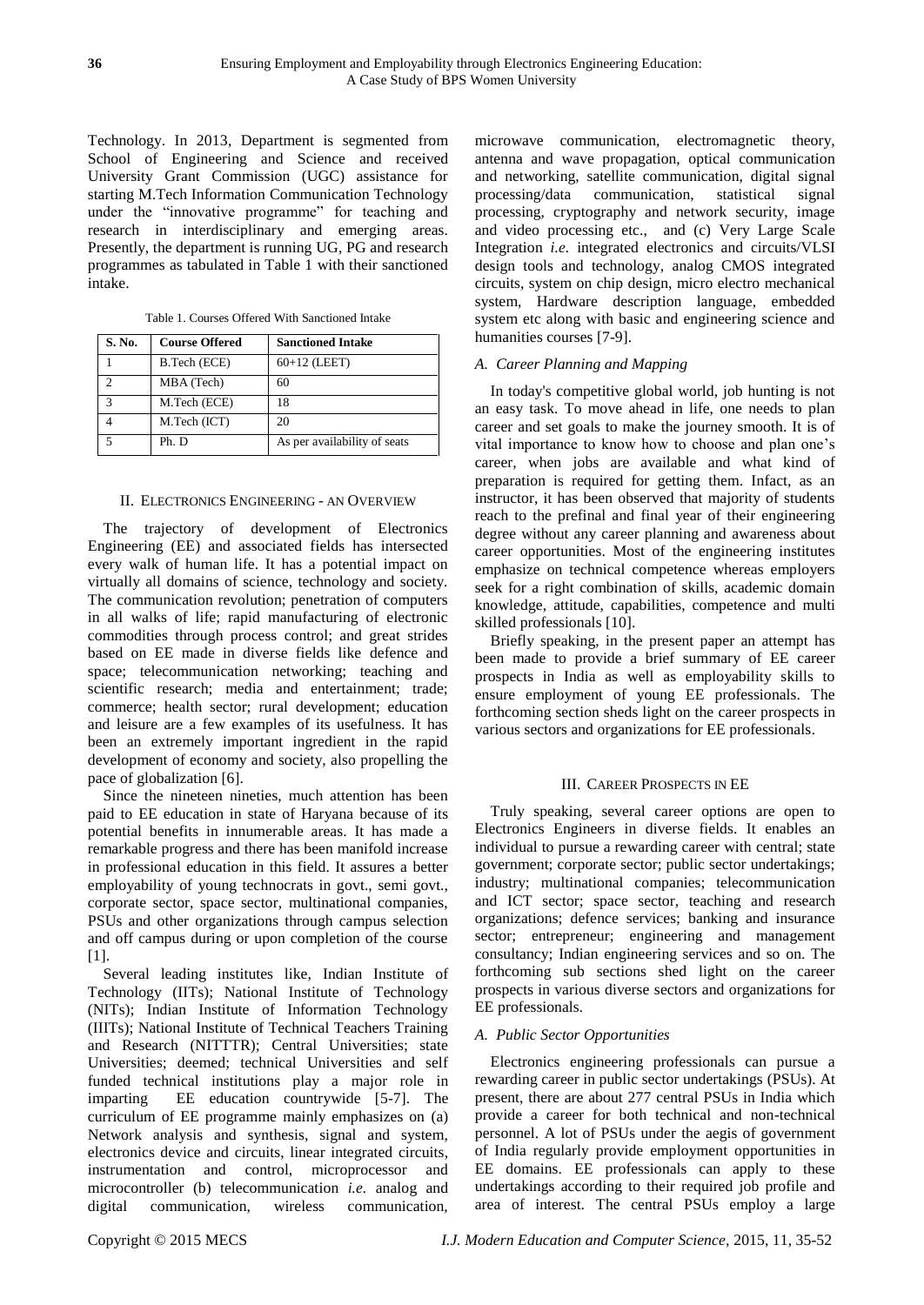workforce in various areas of EE and the successful operation of these enterprises very much depends on the skills and capabilities of the workforce.

The various PSUs offering employment to EE professionals are:

- Bharat Heavy Electricals Limited (BHEL);
- National Thermal Power Corporation (NTPC);
- Bharat Electronics Limited (BEL);
- Central Electronics Limited (CEL);
- Indian Telephone Industries Limited (ITI);
- Electronics Corporation of India Limited (ECIL);
- Hindustan Aeronautics Limited (HAL);
- Telecommunication Consultants of India Limited (TCIL);
- Indian Oil corporation ltd (IOCL);
- Gas Authority of India Limited (GAIL);
- Power Grid Corporation of India Ltd (PGCIL);
- [Air India Limited;](http://india.gov.in/outerwin.php?id=http://home.airindia.in/SBCMS/Webpages/Careers.aspx?MID=201)
- [Airports Authority of India;](http://india.gov.in/outerwin.php?id=http://aai.aero/employment_news/emp_news_recruitment.jsp)
- [Bharatiya Nabhikiya Vidyut Nigam Limited](http://india.gov.in/outerwin.php?id=http://bhavini.nic.in/careers.asp)  [\(BHAVINI\);](http://india.gov.in/outerwin.php?id=http://bhavini.nic.in/careers.asp)
- Heavy Engineering Corporation Limited (HECL);
- HMT Limited;
- Instrumentation Limited, Kota;
- National Hydroelectric Power Corporation Limited (NHPC);
- Nuclear Power Corporation of India Limited (NPCIL);
- [Oil and Natural Gas Corporation Limited \(ONGC\);](http://india.gov.in/outerwin.php?id=http://www.ongcindia.com/recruit.asp)
- [Oil India Limited \(OIL\);](http://india.gov.in/outerwin.php?id=http://www.oil-india.com/company.aspx)
- [Pawan Hans Helicopters Limited \(PHHL\);](http://india.gov.in/outerwin.php?id=http://164.100.52.5/index.asp)
- RailTel Corporation of India Limited;
- Semi-Conductor Laboratory formerly Semiconductor Complex Limited (SCL);
- Steel Authority of India Limited (SAIL).
- Delhi Metro Rail Corporation (DMRC)

Besides the above stated PSUs, many other PSUs also offer employment opportunities to EE professionals as trainee engineers; graduate engineer; electronic engineers; management trainee etc.

All these organizations have their own recruiting procedures and many of them recruit directly from prestigious engineering colleges. These PSUs also recruit EE professionals through off-campus by giving wide publicity in employment news and leading news papers on the basis of Graduate Aptitude Test in Engineering (GATE) score. Some of these PSUs conduct competitive type technical written, group discussion and interview rounds. In nutshell, PSUs in India offer a stable and [secure employment](http://www.babujobs.com/government-job-benefits-in-india/) and most of them hold all-India based recruitment examination [11].

## *B. Telecom Sector*

Electronics is an emerging area having a potential impact on virtually all domains of science, technology and society. The development of telecommunications has now become a basic need of the modern society and a

measure of its economic, social and cultural developments. In fact, the telecommunication sector has shown massive upsurge in the recent years in all respects of industrial growth. It is one of the fast growing fields of the world. The telecommunication sector offers ample opportunities at all levels and future prospects for EE professionals are also bright in this sector. India is the fastest growing and the second largest market in the world. The various telecom companies need skilled engineers in various fields like administration, networking, customer support, sales marketing IT, finance and related. Majority of the job opportunities are in the area of solutioning, product management, project's roll-out and management, customer support, manufacturing and remote infrastructure management. The EE professionals find regular job opening in telecom sector for various openings such as switch engineer, radio frequency (RF) engineer, network operations centre (NOC) engineer, operation support system (OSS)/base transceiver station (BTS)/business support system (BSS) engineers etc.

Telecommunication sector is the life line of ICT industries and India is the fourth largest market in Asia. At present, the country's telecom industry has achieved a growth rate of 14 %. Its contribution to GDP of India is of 2.1%. Today the Telecom industry offers services such as fixed landlines, wireless local loop (WLL), global system for mobile communication (GSM), code division multiple access (CDMA) and internet protocol (IP) services to customers. The growth of mobile sector in India has witnessed increased opportunities in the telecom market with the advent of wireless-in-local-loop technology. Further, mobile and wireless technology has become a fire wave of the future to benefit every aspect of our life including business, personal, education, medical, entertainment as well as global communication.

As a result of Indian telecom industry's rapid evolution, the opportunities for technocrats are enormous. The professionals can also explore career in Mahanagar Telephone Nigam Limited (MTNL) and Bharat Sanchar Nigam Limited (BSNL), the major public-sector players of telecom sector. Moreover, there are number of MNC/industry/private players which offer employment opportunities to EE professionals in telecommunication sector. PSUs such as Bharat Sanchar Nigam Limited (BSNL)/Mahanagar Telephone Nigam Limited (MTNL) offer the post of Junior Telecom Officers (JTOs) and Technical Telecom Assistants (TTAs) in telecom sector.

Apart from above, the EE professionals having an engineering degree with specialization in mobile computing, wireless, telecommunication or any other stream related specifically with networking can also start career as mobile phone system engineer, android, blackberry, iPhone, windows mobile applications developer, mobile applications testing specialist, IPAD developer, game developer, mobile architect/mobile software platform architect, mobile technicians, mobile plant equipment mechanic, telecommunications tower installation and maintenance engineer, mobile security expert, mobile phone verification manager, mobile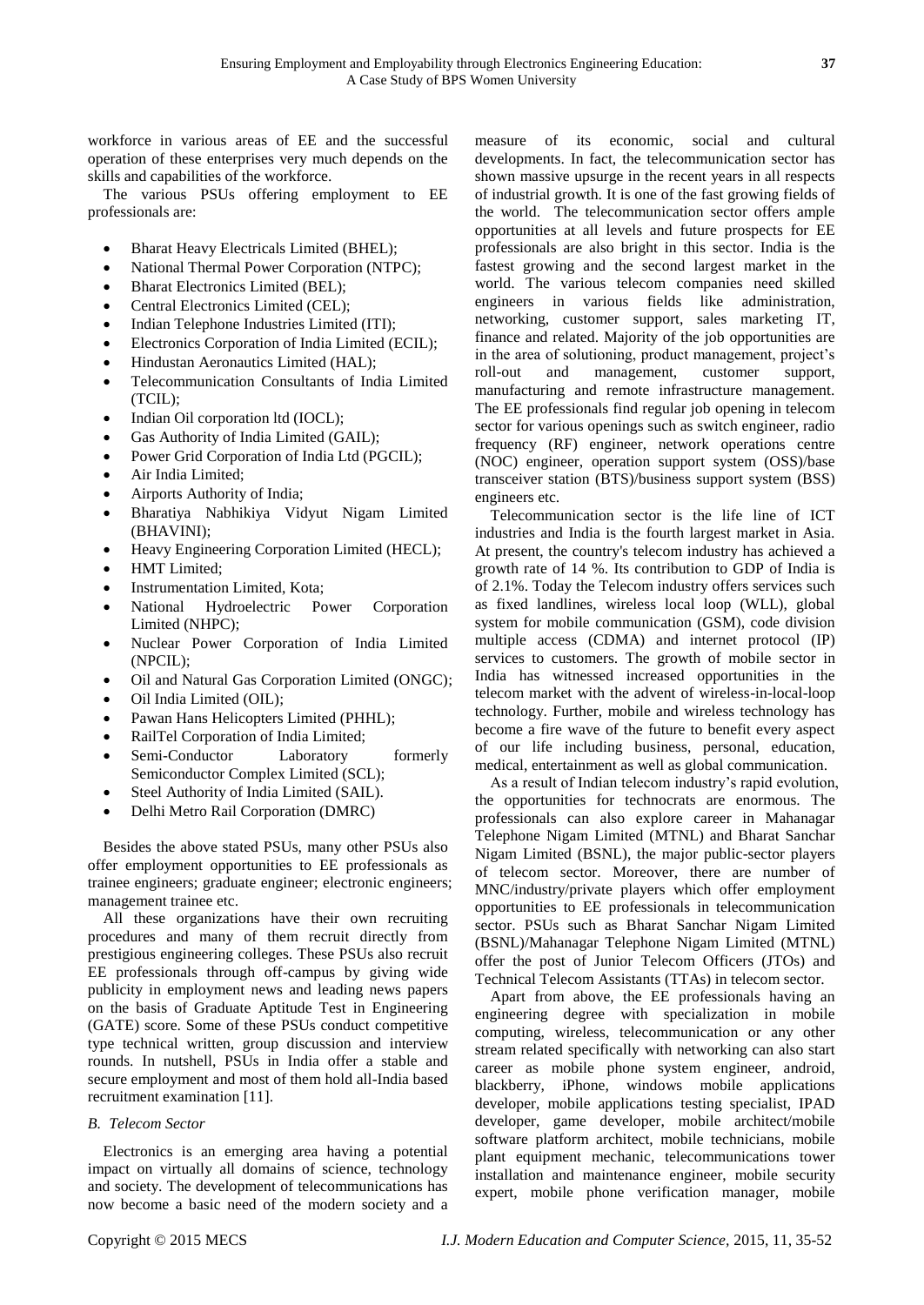architect, customer care officer, marketing manager, technical support engineer, KPI (Key Performance Indicator) engineer etc.

With the continuing fast growth of telecom services, large service providers such as Bharti Airtel, Vodafone, Tata Telecom and Reliance also recruit Electronic Engineers on large scale. There are a huge number of multinational corporations dealing in manufacturing, sales and services of electronics consumer goods and appliances at national and international level. Organizations associated with design, development, consultancies, and R&D also need such professionals. One can also pursue career in software sector as telecom system solutions engineers, telecom software engineer, system programmer, information system designer, application programmer, system analyst, internet service provider, practical design engineer, and dot com carrier in various organizations. Moreover, in telecommunication sector one can work as image processor, video engineer, network engineer, antenna & RF design engineer, communication engineer etc [12-14].

In nutshell, the telecommunication sector holds unprecedented potential and has enormous employment opportunities for EE professionals.

#### *C. Networking Sector*

EE graduates having sound understanding of computer hardware, having interest in computer technology and eager to work with computers and troubleshooting give a cutting edge to the aspirant and have ample opportunities in networking. Computer networking refers to the process of connecting two or more computers using hardware and software tools thereby supporting data communication among the devices. Computer networking has pervaded almost all the spheres and sectors (govt, semi govt, public or private) such as health care, education, commerce, telecommunication and many others. Networking encompasses providing configuration, installation operation, monitoring network logs, diagnosing and troubleshooting problems, adding new server and providing assistance, support to end users with respect to evaluating vendor's products, system upgrades and numerous such activities. The design, installation, infrastructure and management of day to day activities are the prime responsibilities of networking workforce.

In this information age, with the internet and telecom based applications, the demand of network specialists is increasing and expected to continue for next couple of years. Network professionals need to have a good command over both software and hardware as they are not isolated from any function and need to keep a tab on everything. Global certification courses offered by leading IT companies like Microsoft, CISCO and Sun Microsystems, besides providing hands on experience are an added advantage for pursuing a rewarding career in networking field. Some of the popular international certification available for LAN/WAN administration is MCSE, UNIX, Admin, LINUX Admin, CNE etc., while for WAN administration one needs relevant vendor's certifications like Cisco Certified Network Associate

(CCNA), Cisco Certified Network Professional (CCNP), Cisco Certified Design Associate (CCDA), Microsoft Certified Professional (MCP), Microsoft Certified System Administrator (MCSA), Microsoft Certified System Engineer (MCSE), Microsoft Certified Solution Developers (MCSD), Certified Information System Security Professional (CISSP), Cisco Certified Internetwork Engineers (CCIE), Cisco Certified Security Professional (CCSP), Certified Information Security Manager (CISM), Security Expertise in Management (CISSP-ISSMP), Security Expertise in Architecture (CISSP-ISSMP) etc.

The various job titles in this domain for professionals include: System administrator, network administrator, network programmers and analyst, network managers, network engineer etc [15].

#### *C.I Information Security Professionals*

In recent times, threats to network security from hackers and other cyber crimes are on the rise. EE professionals can also explore opportunities in security sector. The use of ATM cards, credit cards, debit cards, ebanking, e-ticketing for railway and flight reservation, eshopping, e-tax returns, e-business, mobile phones; social networking websites have become routine chores in our lives. The major organizations such as banks, financial institutions, travel and leisure industry, e-commerce, government, military, police, business process outsourcing (BPO), telecommunication, IT enabled services, software developers, entertainment, education, manufacturing will be prospective employer for information security professionals.

ICT revolution has thrown up a major challenge-the information security. All of us are aware of the risks like phishing, pharming, botnets, rootkits, malware etc in the use of information technology. The cyber-crimes have given rise to a new breed of specialists- Information Security professionals with a slew of career opportunities.

Job opportunities for information security professionals are enormous. Today, the most respected and popular security certificates for information security professionals are Certified Information Systems Security Professional (CISSP), Certified Information Security Manager (CISM), Certified Information Systems Auditor (CISA) and the Global Information Assurance Certification (GIAC) certificates provide the prospects for employment in this sector. These professionals also have opportunities as trainer in cyber law and security centre, cyber crime expert in police department and intelligence bureau, legal expert in law firms. Cyber security professionals are also required in forensic fields. The expansion of egovernances at the grass root levels across the country may further escalate the need of such professionals in various government and non government organizations [16].

The information security professionals can start their flourishing career as:

- Chief Information Security Officer
- Network Security Specialist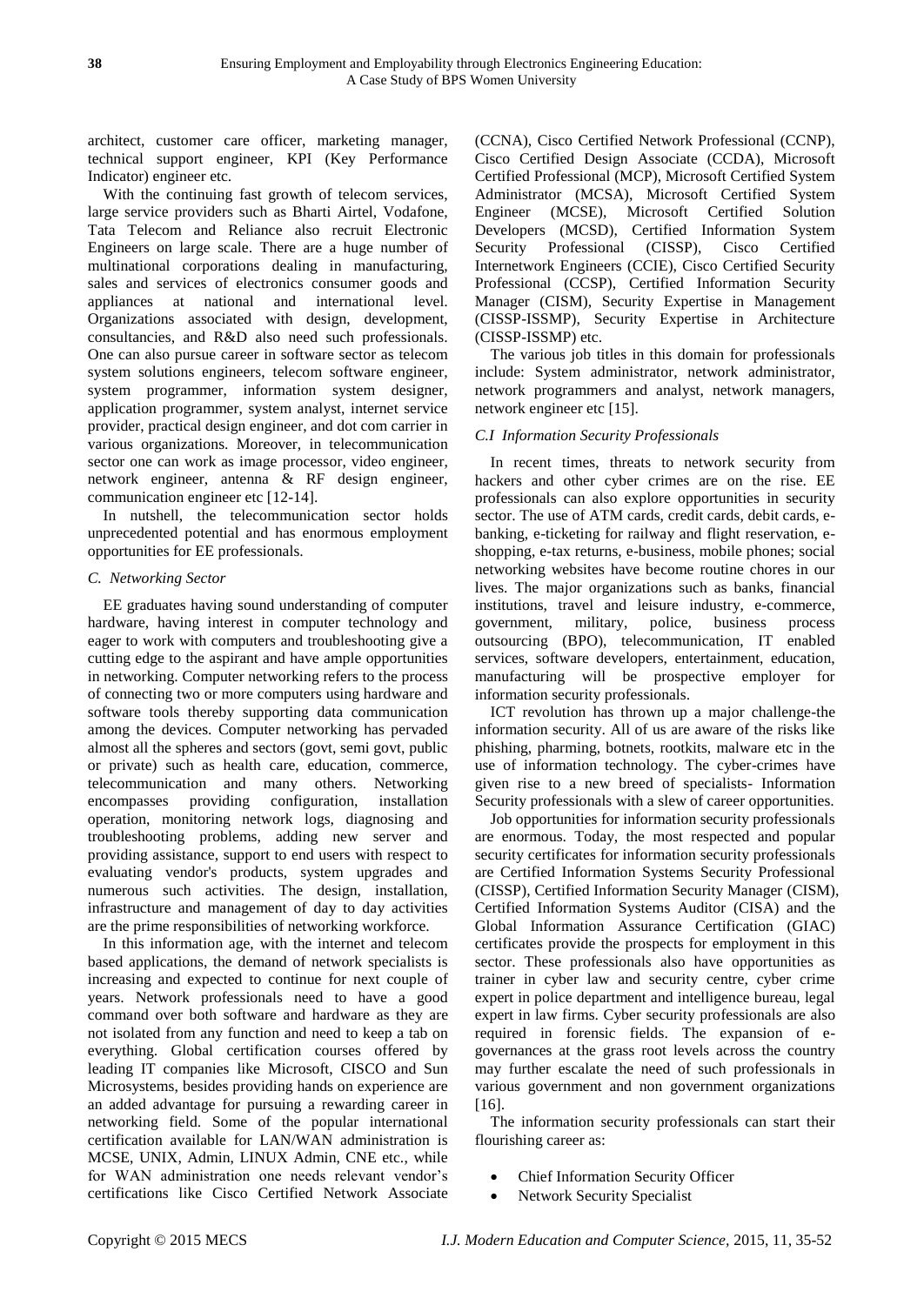- Digital Forensic & Incident Response Analyst
- Information Security Auditor
- Security Architect
- Vulnerability Analyst
- Penetration Tester/ Ethical Hacker
- Information Security Systems & Software Development Specialist
- Information Security Risk Analyst
- Cyber expert and consultant.

## *D. Hardware and Software Sector*

As the technology sector continues to grow day by day, there is demand for EE professionals who have a blend of hardware and software knowledge and skills.

Further, the ICT sector offers a variety of career prospects in software, hardware, multimedia and networking, communication design and management. The two main sectors offering opportunities in this field are (1) hardware (2) software. Hardware, a segment of ICT sector and electronics industry deals with the designing, manufacturing, research and development, maintenance of electronics and telecommunication devices, computers and assembling of the manufactured components range from circuit boards and microprocessors to routers. With the advancement of technology and development of computing devices, communication system, consumer electronics, cellular growth, there is a need of hardware engineer in a wide range of services.

## *D.I Software Sector*

Since the last decade, software sector as a segment of the ICT industry is also attracting several young electronic engineers. All hardware electronic equipments need software backing for better performance and more features availability. The EE professional can better judge what features can be introduced newly in the existing series and how they are programmed to perform useful tasks. Moreover, EE professionals may develop, design and test software; design, construct and maintain computer programs for companies; set up network such as intranet for companies; make or install new software or upgrade computer systems; work in application design to meet the needs.

Leading ICT and software organizations in India like TCS, Microsoft Corporation, Accenture, IBM, Hewitt technologies, Patni, C-DOT, Polaris, Appin Knowledge Solutions, Hughes Software, Toshiba, Oracle, Havells India Limited, RedHat, Novell, Encore Software Limited, Wipro, Satyam Infosys, Dell Computers, Nokia Siemens, ALCTEL, Jupiter Systems Software, SONY, Samsung, Videocon, LG, IDEA, Samtel, NIIT, Beetal, Tech Mahindra, Bharti telecom and many more companies recruit the professionals through campus/off campus for expanding their horizon. In nutshell, ICT sector holds unprecedented potential and has enormous employment opportunities.

## *E. Opportunities in VLSI and Embedded Design*

Global demand for consumer electronics and semiconductor is rapidly increasing. This growing demand provides wide career options in the field of VLSI and embedded design. India having talent in software development is now taking charge in VLSI design and presently, there are about 130 companies working on chip design. According to a report by Indian Semiconductor Association (ISA), semiconductor industry is expected to provide 3.5 million jobs by 2015. The chip design companies offer exciting career opportunities for young engineers, those looking to develop cutting edge technologies. Entry-level qualification is B.E./B.Tech in electronics and other associated fields. Master's degree in the relevant subject is an added advantage.

#### *E.I Embedded Systems*

The field of embedded systems is growing rapidly as a result of innovative application in communication, internet appliance, consumer electronics, security and surveillance, defence and avionics, industrial; telecom, automotive, computing, medical electronics, particularly portable monitoring devices and process control finding applications in diverse fields of engineering are growth drivers for this sector. The players in this sector include system integrators, IC design houses, electronic design automation vendors, board design houses, test houses, software tool providers, and embedded software and application software providers. There is a huge need for talents in the area of embedded system design, development and production.

Embedded system is a team work involving three different sets of experts: hardware engineers, software engineers and application domain experts. Hardware engineers are responsible for hardware platform and module prototyping, debugging and testing, ensure compliance with standard and product specification. Software engineers work as embedded system programmer responsible for analysis and optimization of embedded software for targeted real time operating system (RTOS). An embedded system application programmer designs and develops applications such as personal digital assistants (PDA), digital audio player, portable medical equipments, cellular phones, all of which require integration of hardware and embedded software.

Truly speaking, there is a huge demand for professionals with knowledge and skills in embedded system design, digital application specific integrated circuit (ASIC) design, VLSI design and such more technologies. So, a course in embedded systems design after graduation can ensure a potential for growth in the future.

Looking at skill set required in this domain, it is observed that there is a need for training and real life design exposure before they can become productive. In the software line of this domain basic knowledge of C, assembly language programming and special networking protocols along with fundamentals is a must. On the other side, expertise in fundamentals of electronics, digital and analog design techniques, microcontroller and microprocessor, PCB design, real time operating system may be helpful to explore career opportunities in this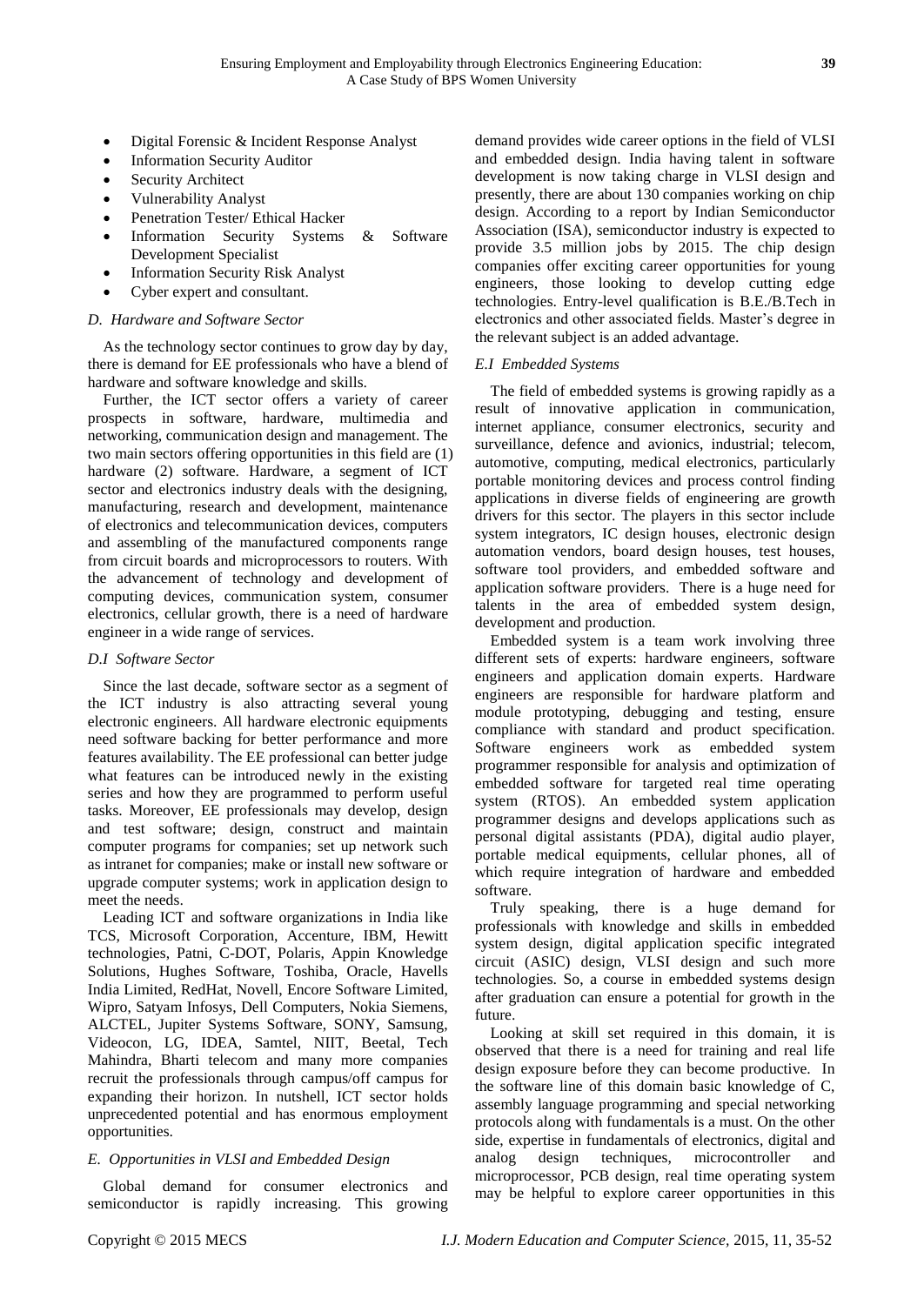field.

Professionals with knowledge of embedded system design are very rare despite the fact that this is one of the growing sectors of electronics. Global leading companies such as Cisco, Texas Instruments, ST Microelectronics, Cadence Design Systems, Juniper, LG, Honeywell, GE, Bosch, Delphi, Huawei, Visteon, Continental and many more have set up their embedded development centres in India. Besides, design service companies of India like Wipro, HCL, Infosys, Mintree, L&T, TCS, Tata Elxsi, KPIT Cummins and other too are doing embedded software and hardware product development in India for a global account. Moreover, various private and publicsector organizations accommodate final-year and prefinal-year students in their live projects with respect to design and documentation, development of prototype modules, coding and unit testing [17-18].

# *E.II VLSI design*

There are two main aspects in VLSI design, namely front end and back end. Front end design includes digital design using hardware description language and design verification using simulation and formal verification techniques, synthesis of digital design to gates and design for testability. The VLSI design engineer must have exposure to fundamental concepts as well as familiarity with tools and design flow. Whereas back end design consists of CMOS library design and characterization, physical design, design for manufacturability, packaging, test generation and fault simulation.

Candidates willing to join semiconductor industry, VLSI design and embedded would be expected to have technical skills in the areas of embedded system, microcontrollers, VLSI design and simulation tools, digital signal processing etc. The candidate willing to enter in VLSI domain is expected to know the physics of semiconductor devices, linear systems, probability and random variables, engineering mathematics, circuit analysis and engineering electromagnetic. Besides these, one should have sound verilog and VHDL skills, familiarity with front end design cycles, synthesis and simulation tool knowledge, sound digital design fundamentals and knowledge of microprocessors.

Companies are looking for professionals having some experience in digital design, physical design, mixed signal IC design, VHDL, Verilog, Microcontroller etc. Therefore, short-term training programs related to the design, development and deployment of advanced IT based solutions offered by National Institute of Electronics and Information Technology (NIELIT), Centre for Development of Advanced Computing (C-DAC), IITs and other organizations are always an additional advantage for EE professionals.

The EE professionals having sound understanding of fundamental concepts may start career as a design engineer, chip architect, application engineer, CAD engineer, product engineer, test engineer, circuit designer etc in many international and national players.

Leading VLSI design Companies such as Cisco, HCL, Texas Instruments, IBM, Intel, Philips, Alliance Semiconductors, CMOS Chips, Mentor Graphics, Silicon Automation Systems, Spike Technologies, Sun Microsystems, DCM Data Systems, CG-Corel, [VLSI](http://www.rekha.com/cgi-bin/search/index.cgi?ID=972996252)  [India,](http://www.rekha.com/cgi-bin/search/index.cgi?ID=972996252) Bit Mapper, ICON Design Automation, Lucent Technologies, Rhydo Technologies, Embedded Wireless Limited, ATI Research Silicon Valley Limited, ST-Microelectronics, Cadence, Motorola, [Cypress](http://www.rekha.com/cgi-bin/search/index.cgi?ID=927068700)  [Semiconductor,](http://www.rekha.com/cgi-bin/search/index.cgi?ID=927068700) [Delsoft,](http://www.rekha.com/cgi-bin/search/index.cgi?ID=970167074) [EDA India,](http://www.rekha.com/cgi-bin/search/index.cgi?ID=978472637) [Horizon](http://www.rekha.com/cgi-bin/search/index.cgi?ID=1026559212)  [Semiconductors,](http://www.rekha.com/cgi-bin/search/index.cgi?ID=1026559212) [Microchip Technology,](http://www.rekha.com/cgi-bin/search/index.cgi?ID=927074711) [Sanyo LSI](http://www.rekha.com/cgi-bin/search/index.cgi?ID=955532220)  [Technology,](http://www.rekha.com/cgi-bin/search/index.cgi?ID=955532220) [Semiconductor Complex L](http://www.rekha.com/cgi-bin/search/index.cgi?ID=951766803)imited, [Sequence](http://www.rekha.com/cgi-bin/search/index.cgi?ID=944082942)  [Design](http://www.rekha.com/cgi-bin/search/index.cgi?ID=944082942) and others also recruit professionals as hardware and software engineers through campus/off campus selection [19].

In nutshell, there are enormous employment opportunities in VLSI and embedded sector for EE professionals.

## *F. Defence Opportunities*

EE professionals can pursue a rewarding career in defence services in various wings of Indian Air Force, Navy, Army, Coast Guard as Short Service Commission (SSC) and permanent commission (PC). The candidates joining as PC would continue the defence services till superannuation, whereas the tenure of SSC will be for a period of 10 years extendable by a further period of 04 years subject to the service requirement and performance/willingness of the candidates. An electronics engineer can join Indian Air Force in flying branch as fighter/helicopters/transport pilot through combined defence service examination (CDSE)/national cadet corps (NCC) special entry/flying pilot scheme or technical branch via direct entry scheme (DES) as aeronautical Engineering (electronics) and University Entry Scheme (UES) after rigorous training regimen at one of the air force training establishments. Besides Indian Air Force, one can enter in Indian Army through UES or Technical Graduate Course (TGC). Apart from above, one can opt the executive/technical/ education branch of Indian Navy.

The entry in Indian Air Force is made through Air Force Common Entrance Test (AFCAT). It is two hour duration consisting of multiple choice questions on verbal ability, numerical ability, reasoning, general awareness and military aptitude. Candidates short listed on the basis of AFCAT will be called for further testing. The testing consists of three stages. The stages I test consist of intelligence test along with other tests conducted on the same day. It is a screening test and only those who qualify the same undergo subsequent testing. The stage II consists of psychological test, group test and interview which are conducted on the subsequent day.

The male EE professional studying in the final year of their programme and having a minimum of 60% aggregate marks may explore opportunities in SSC of Indian Navy in executive (general services, pilot, and observer) and technical branch (electrical) under University Entry Scheme. The eligible candidates applying for entry will have to appear before a Naval Campus Selection Team for interview. The candidates qualifying the campus interview are shortlisted for SSB interview on the basis of preference for entry. The stage I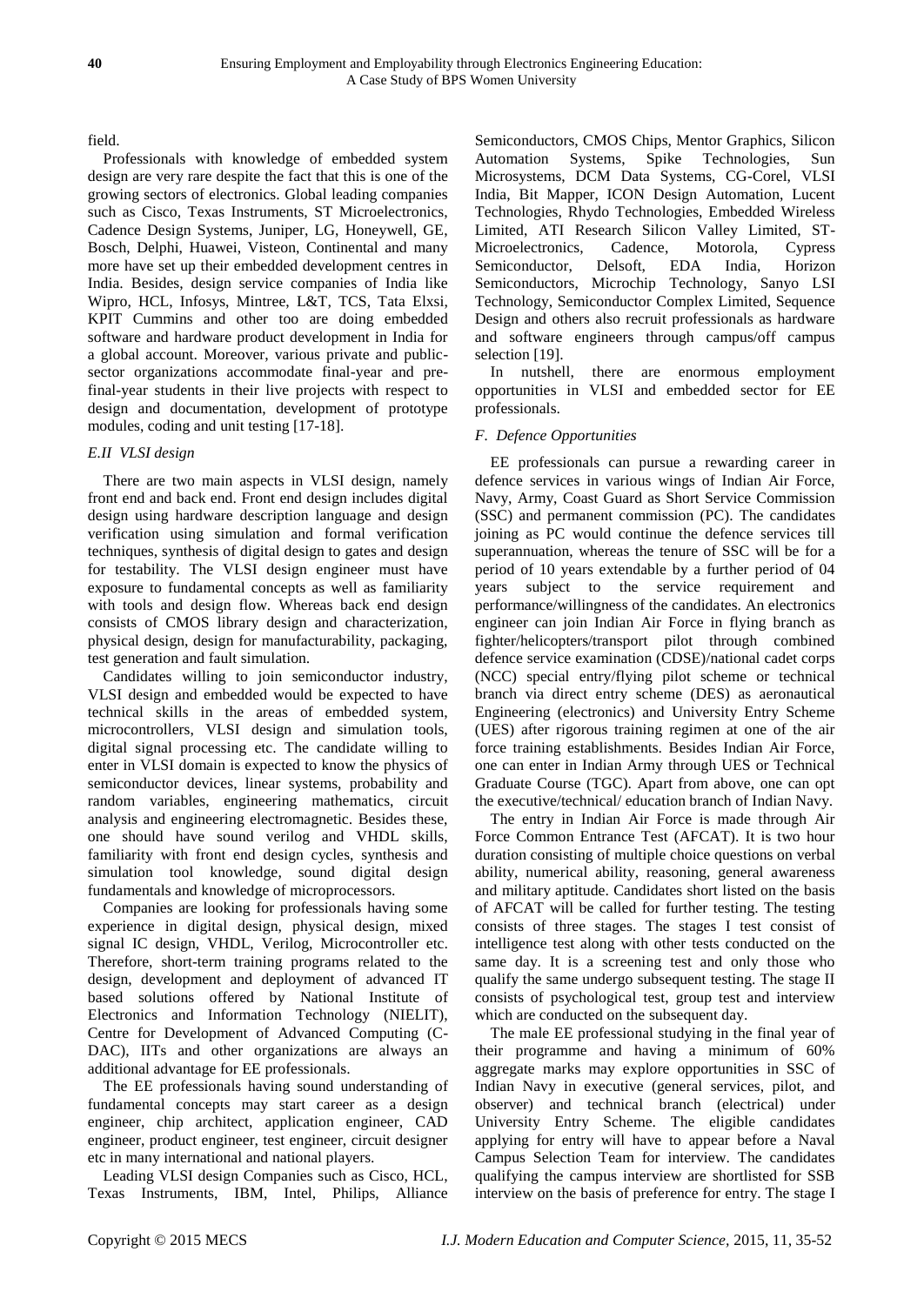test consists of Officer Intelligence Rating (ORI) Test, picture perception, and discussion test which is conducted on the first day. It is a screening test and only those who qualify undergo subsequent testing. The stage II comprises of psychological testing, group task, group discussion and personnel interview.

The Indian men or women having EE degree with 60% aggregate marks may explore the opportunity to become an officer as Assistant Commandant, Deputy Commandant, Commandant (JG), Commandant, DIG, IG or in various branches as a group 'A' Gazetted Officer in Indian Coast Guard, an Armed Force of Union. The professionals having higher percentage will be shortlisted for  $1<sup>st</sup>$  stage. The shortlisted candidates will be called for preliminary selection consisting of mental ability test, picture perception and discussion test. The qualified candidates of preliminary test are called for final selection consisting of psychologist test, group testing and interview.

One who wants to join the Indian defence force should meet the physical standards and fulfil the general eligibility criterion like vision, height, weight, age, marital status, qualification, nationality and must be physically/medically fit as per laid down standards. Proficiency in sports, swimming and extra-curricular activities is an added advantage. As compared to other professions in the civilian's world, the service in Indian defence workforce offers attractive pay packages and perks, dignity, status, canteen facilities, group insurance cover, soft loans for house and vehicle, free medical benefits for self and family and adventurous activities of their own choice. Adventurous activities like mountaineering, sailing, yachting, water sports, polo, aero-modelling, golf, gliding, sailing, wind surfing, astronomy, photography and many other sports games are easily assessable. The entry in Indian defence force empowers an individual with core values like sense of responsibility, duty and discipline, analytical thinking, planning skills, administrative and organizational abilities, essentially the traits that can promote self control to achieve success in life [20-21].

# *G. Teaching and Research Prospects*

The EE professionals having sound academic background, great communication skills, interest in teaching and excellent domain knowledge can join the teaching profession as faculty members across the globe. One can work as technical assistant, senior technical assistant, technical officer, assistant professor, associate professor, professor after B.E./B.Tech/master's/doctoral degree in various state, central, deemed, technical Universities, NITs, IITs, IIITs, NITTTRs, National Institute of Electronics and Information Technology (NIELIT, formerly DOEAC), Indian Institute of Space Science and Technology (IIST) and other govt and self financing technical institutes of repute. The key responsibility of profession includes teaching, research, training, laboratory development, curriculum planning, content development, educational administration, planning, management and execution.

Principally, majority of students intend to be employed after acquiring the engineering graduate degree. But with a B.E/B.Tech degree, there are limited opportunities to pursue a career in teaching and research. However, candidates having UG degree with valid GATE score may get opportunities in teaching and research and various research and development institutions as:

- Technical Assistant
- Senior Technical Assistant
- Technical Officer
- Research Assistants/Associates etc.

Candidates having PG/PhD degree with good academic record may get opportunities at initial level in teaching or as research fellow in various R&D projects. At present, most of the academic institutes offer regular/temporary/contractual employment to such professionals as Associate Professor, Assistant Professor, Research Associate etc. The professionals may also start career as faculty at Universities, pursue independent research, publish papers, guide research students, teach classes, member of academic committees, referee papers for publication etc.

Besides teaching and research prospects, scientific research and development also play a vital role to offer unprecedented potential for employment to EE professionals [22-23].

## *H. Scientific Research and Development Opportunities*

Scientific research and development also plays an important role in national technological developments. Besides teaching, research holds tremendous scope and bright future prospects in electronics and other related interdisciplinary areas. Independent and collaborative research in various domains of EE such as electronics systems, electron tubes, semiconductors, nanotechnology, plasma electronics, communication and broad band technique, industrial electronics, information security, rural application, emerging area of ICT, human computer interface and other areas too can be pursued by the researchers [24].

Although there are limited options for research in India but the professionals having PG/doctoral/post doctoral qualification can also pursue career as research assistant, research associate, scientific officer, scientists B, C, D, E, F, and find challenging avenues in various R& D labs. One can pursue career in various R&D laboratories base of Defence Research and Development Organization (DRDO) via direct entry through Scientist Entry Test/ Registration of Students with Scholastic Aptitude/Campus Selection process/ Lateral Entry Scheme. The DRDO has a network of 50 laboratories in various divisions such as aeronautics, armaments, combat vehicles and engineering, human resource development, life sciences, materials and naval etc.

Apart from DRDO, one can get opportunities as Scientific Officers in the Department of Atomic Energy research & development sector under scheme of one year orientation course for engineering graduates (OCES)/two-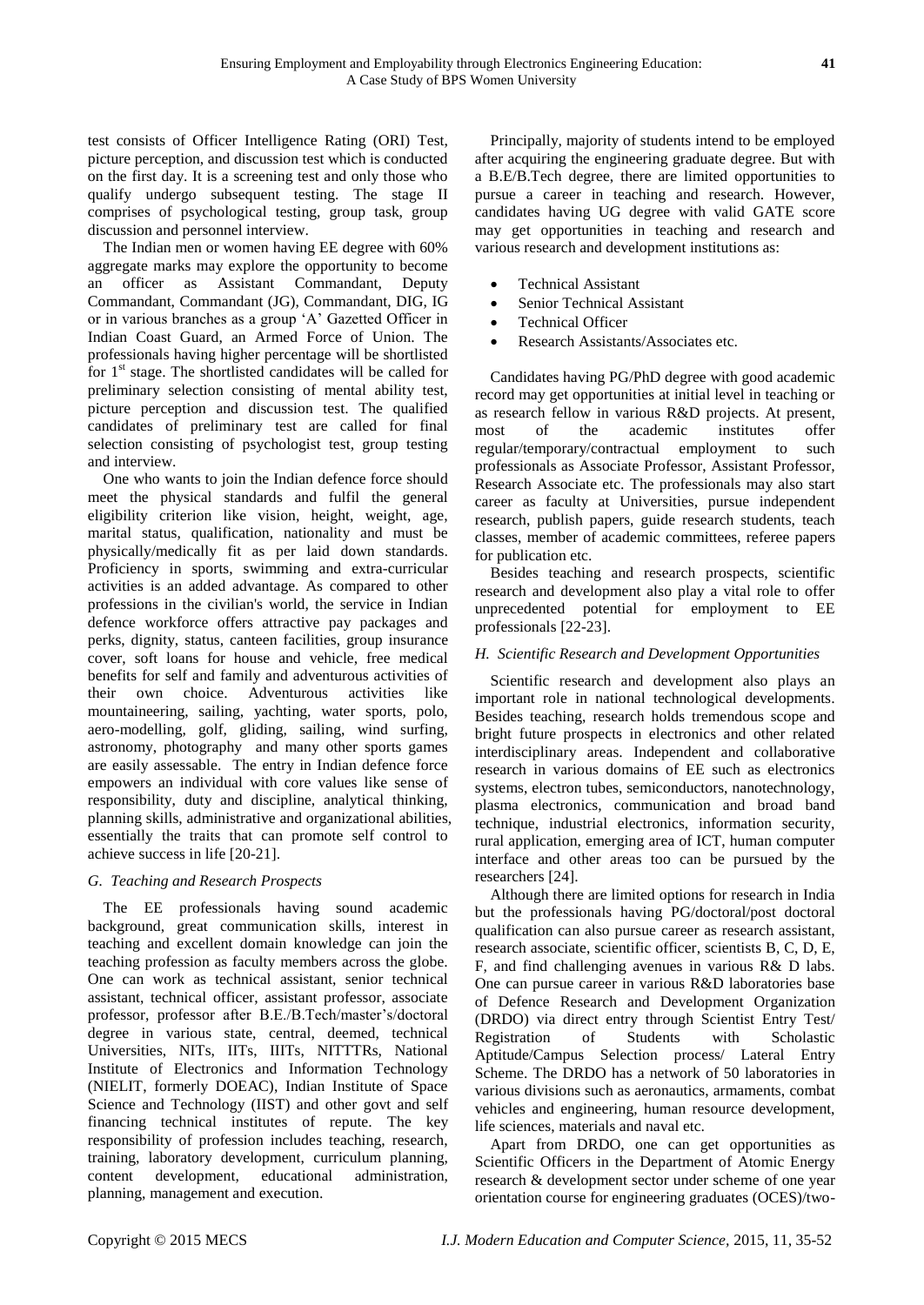year DAE graduate fellowship scheme, Dr. K.S. Krishnan Research Associateship (KSKRA), Direct recruitment through open advertisements for engineering graduates. Successful trainees under OCES will be posted as scientific officers in various DAE units [25].

EE professionals can also join the various organization of "ISRO-Department of Space" as scientists at different levels through various schemes such as:

- 1. Centralised recruitment,
- 2. Live registration for Ph.D professionals,
- 3. Manual submission of applications in different centres/ units of departments of space from time to time.

Besides DRDO, ISRO and DAE, one can also enter as a scientist at different levels in various R&D organizations of CSIR. At present, CSIR has 39 R&D laboratories in India to embrace the science and technology professionals in diverse fields. It also provides:

- Senior Research Associate ship (SRA ship),
- Emeritus Scientist (ES),
- Visiting Associateship (VA).

One can also apply for teaching-cum-research fellowship in various technological Universities in India. Each teaching cum research fellow will be allowed to enrol for a full time PhD programme and will take teaching activities at UG/PG level. One can also get scholarship from various NITs, IITs, IIITs, NITTTRs, IISER and Indian Universities to pursue research work.

In summary, teaching and research offer ample opportunities for EE professionals.

## *I. Indian Engineering Services Examination*

The EE professionals having sound domain knowledge can also appear for Indian Engineering Service Examination conducted by Union Public Service Commission (UPSC) [26]. The engineering service examination consists of two sections: section I consist only of objective type of questions and section II of conventional papers. The scheme of examination for Engineering Service Examination comprises of two papers. The paper  $1<sup>st</sup>$  consists of courses viz Materials and Components, Physical Electronics, Electron Devices and ICs, Signal and Systems, Network Theory, Electromagnetic theory, Electronic Measurement and Instrumentation and paper  $2<sup>nd</sup>$  consists of Analog Electronic Circuits, Digital Electronic circuits, Control System, Communication Systems, Microwave Engineering, Computer Engineering etc. The examination consists of a written examination of 1000 marks followed by an interview for personality test of 200 marks. The recruitment of qualified Electronics and Telecommunication Engineering professionals are made under the following categories: [27]

Indian Railway Service of Signal Engineers

- Indian Railway Store Service
- Indian Ordnance Factories Service
- Indian Naval Armament Service
- Assistant Executive Engineer (in Ministry of Defence)
- Engineer in Wireless Planning and Coordination Wing/Monitoring Organization
- Assistant Naval Store Officer (in Indian Navy)
- Survey of India Service etc.

# *J. Manufacturing Industries*

EE professionals can also start a rewarding career into a variety of private sectors such as automobile, textile, manufacturing industries, robotics, aerospace, automotive industry, consumer electronics, industrial electronics, industrial automation, medical electronics, defence and space, lighting and home automation industries, electrical industries and biomedical equipments manufacturing unit etc. Infact, with increasing automation and sophistication of technologies in the manufacturing and process industries there are challenging opportunities for electronics-oriented graduates in industry.

## *K. Robotics Sector*

Electronics professionals may also find opportunities in the design section of a robot manufacturing firm. The aspirants may work on electronic design and embedded programme for robotics assembly like actuators, sensors and interface circuitries and develop innovative GUI interface and control mechanism for robots, troubleshooting and maintenance [28].

## *L. Power Sector*

Electronics professionals may also plunge in power sector. The work opportunities in the power sector include creation, expansion and enlarging of existing units, upgradation of the existing capacity through modernization of equipment and introduction of new technologies and instrumentation. Primarily, it is a technical field and so domain expertise and process knowledge are very important. The professionals working in this sector come across the basics of analog circuits, electronic devices, control system, power system, magnetic, electrical machine and numerical solution [29].

## *M. SMT Sector*

EE professionals can also explore opportunities in surface mount technology (SMT). The SMT players are characterised into SMT production equipment suppliers and SMT equipment users for manufacturing. Juki, Panasonic, American Tec, Tyco and CDIL are some of the prominent names in the SMT field. As an SMT engineer, one can work either at the manufacturing plant handling the process line or in the service sector dealing with maintenance and troubleshooting of SMT machines. Professionals willing to enter in this field should know the basics of electronic circuit design and production technology, the basic theory and application of SMT operation, process flow of SMT, soldering techniques and solder paste, basic principles used for SMT, software and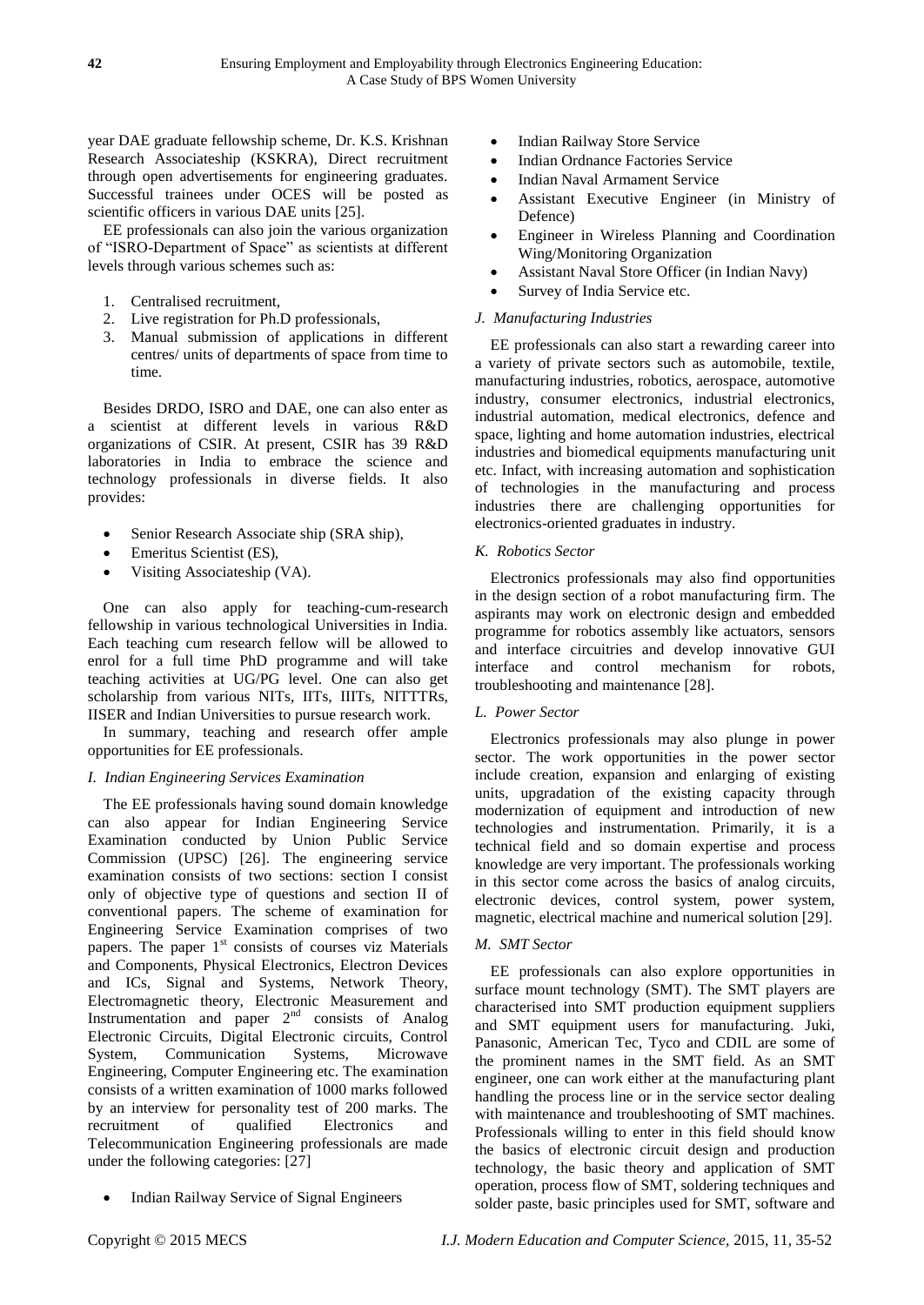hardware related to the SMT process, maintenance and quality control procedures and protocols in the SMT process and also storage, shipping and handling of SMT products [30].

## *N. Consultancy and Own Work*

Apart from the above stated opportunities, willing EE professionals can also start their own business and therefore entrepreneurial openings are also available for such professionals. Entrepreneurship development can be nurtured, and fairly a good percentage of students can become successful entrepreneurs. EE technocrats also have ample opportunities to work in the service sector as an entrepreneur. Moreover, the EE professionals can provide expert guidance, scientific and informational services for outsourcing knowledge to diverse business sectors and industries in order to enhance their technical productivity and to successfully manage technological processes. Such professionals may also provide consultancy to give professional advice and technical support to clients of industries for concept studies and new developments. One can work in the following area: (1) Manufacturing, repairing, assembling of electronic devices components, consumer electronics, household appliances, industrial equipments, health care system, home appliances, security system, entertainment industry, animation, computer, hardware and software support for academic institution etc. (2) InfoTech: Network programming, installation management, internet applications, e-commerce, web security, IT enabled service, data digitations, IT marketing, technical writing. (3) Telecom: marketing/sales/franchise executive etc.

## *O. Abroad Opportunities*

Numerous opportunities exist in the overseas countries for the deserving EE professionals. One can avail various fellowships to pursue PG/Ph.D and post doctorate studies to go abroad. Moreover, the EE specialists from India can also get opportunities aboard in multinational companies, teaching and research, corporations, federal, govt and nonprofit charity organizations and others too. Many organizations are hiring Indian professionals for working in countries like USA, UK, UAE, Saudi Arabia, Qatar and many other countries.

# *P. Space Sector*

Space sector offers the most exciting career option for engineering professionals and scientists in various departments of astronomical and space science in India and abroad. Space technology affects almost every part of human lives *i.e.* weather forecasting, satellite TV, global communications or satellite navigation. To build up a successful career in space science one should have computational, mathematical and logical skills needed to analyze and solve the complex problems and must develop his personality.

To sum up, EE professional have exciting opportunities in diverse sectors, flexible working environment and attractive packages. The pay package offered to EE professional depends on candidate's educational qualifications, skill set, work experience and expertise, critical aspects of jobs, hierarchy and varies with educational background.

Keeping in view the discussion, it is obvious that there are ample opportunities in diverse sectors for EE professionals. One can explore career opportunities in diversified sectors as discussed here.

# IV. SIGNIFICANCE OF GATE

The Gratitude Aptitude Test in Engineering (GATE) is vital for engineering professionals in their career planning and mapping. It focuses on core subjects of EE discipline such as engineering mathematics, network graph, electronic devices, analog circuits, digital circuits, signal & system, control system, communication and electromagnetic etc. B.E./B.Tech degree holders in EE and those who are in final year of such programmes, or who have obtained equivalent qualification through AMIE, or those who have completed Sec A of the same can apply for GATE.

The countrywide admission to PG programme is made on the basis of the GATE, an all-India examination After qualifying GATE, one has to apply for admission in individual institution such as IISc, IITs or NITs or other institutions of repute at their own level. The students admitted on the basis of GATE in PG or doctoral programme in engineering gets financial assistance supported by MHRD or other government agencies. Moreover, several PSUs such as ONGC, NTPC, ISRO, BHEL, BARC, DRDO, Power Grid, IOCL and many other organizations recruit EE graduates only through GATE criteria. Besides, GATE qualified candidates also become eligible for the award of junior research fellowship in CSIR laboratories [31].

## V. MANAGEMENT PROGRAMME OPPORTUNITIES

Learning management skills is undoubtedly very useful for EE professionals. Apart from the above opportunities, young EE professionals also prefer management programme for successful career in various organizations. One can pursue PG in management from various institutions across the country such as Indian Institute of Management (IIMs); Indian School of Business; Xavier Labour Relations Institute; Faculty of Management Studies, Delhi; Tata Institute of Social Science, Mumbai; Management Development Institute, Gurgaon; Jamnalal Bajaj Institute of Management, Mumbai; ICAFI Business School, Hyderabad; Symbiosis Institute of Management Studies, Pune; IMT, Ghaziabad; National Institute of Industrial Engineering (NITIE), Mumbai; Amity Business School, Noida; FORE School of Management, Delhi; International Management Institute Delhi; Nirma Institute of Management, Ahmedabad; central/state/technological and deemed Universities and many more. These institutes/universities offer various specializations such as marketing, human resources, finance, agri-business, telecom and mass media,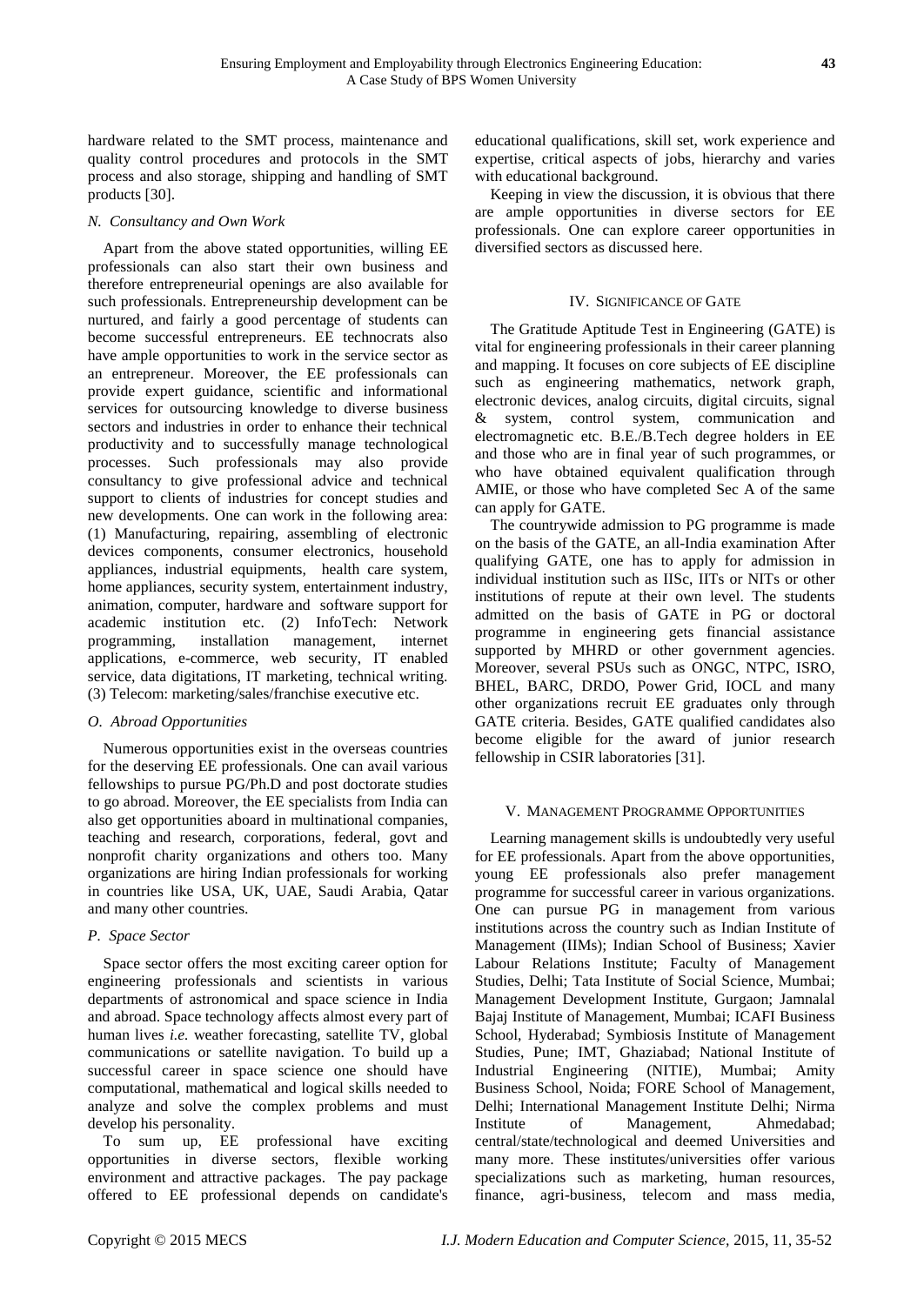information technology management, operations, hospital management, foreign trade and software enterprise, knowledge and technology management, supply chain management on either regular basis for two years or part time/distance based education for three years.

One possessing strong leadership qualities, the ability to take the responsibility, result oriented approach, entrepreneurship, excellent communication and interpersonal skills, problem solving skills, being a good judge of competencies and personalities certainly helps in career planning in management. With adequate qualification in management, one may have a career that offers good working conditions, excellent remuneration and good career growth opportunities at national and global level.

The country wide admissions to professional courses are made based on eligibility test and there are a variety of such tests. There are several management admission tests such as: (1) Common Admission Test (CAT) conducted by the IIMs; (2) Xavier Admission Test (XAT) conducted by Xavier Labour Relations Institute, Jamshedpur; (3) Management Aptitude Test (MAT) conducted by all India Management Associations, New Delhi; (4) ATMA-Association of Indian Management Schools (AIMS) Test for Management Admissions; (5) JMET admission to IITs and IISc; and (6) Graduate Management Admission Test (GMAT) followed by group discussion and personnel interview. GMAT score is globally recognized qualification for admission to MBA programmes accepted in USA and the world over as part of the application process for many MBA programmes. The CAT and XAT are the eligibility tests for admission to selected few primer business schools (B-School) in India. MAT has been utilized by several lakhs of students to gain admission for MBA. In fact, hundreds of B-Schools have been utilizing the MAT examination as screening test to admit students to MBA programme. Most of these tests are multiple choice examinations. CAT examination focuses on verbal ability and reading comprehension (2) data interpretation selection and (3) mathematical ability. MAT has five sections-language comprehension, mathematical skills, data analysis and sufficiency, intelligence and critical reasoning and Indian and global environment.

There are a number of placement and recruitment agencies which offer good opportunities to management professionals. As per the area of specialization, management professionals are recruited in govt, semi govt, PSUs, NGOs, social organizations, insurance banking, multinational companies, teaching and research, career consultancy and other areas too. If management professionals are academically inclined, there are opportunities to teach management related courses at universities, colleges and management institutes [32].

## VI. BRIDGING DOMAIN KNOWLEDGE GAP THROUGH PROFESSIONAL TRAINING

Truly speaking, it is well realized by most of the industry veterans that there is a need to bridge the gap between the quality of knowledge imparted by engineering institutions and industry requirements. Curriculum development is a slow process as compared with the industry pace. A suitable training institute may be a good alternative to bridge the domain knowledge. Keeping in view the same, EE technocrats can also go for advance diploma/certificate course/short term training programme of one week to six months to upgrade the technical skills and hands on experience in various specialized fields like VLSI design, microcontroller and embedded system design/wireless and mobile computing/information system and cyber security/EDA tool/digital signal processing/hardware and networking, industrial automation system etc. These courses are unique programmes aimed at imparting dedicated training in thrust areas of EE and related fields. These short term courses are beneficial for continuous up gradation of knowledge and skills that become a necessity due to rapid advancements in technologies.

Therefore, short-term training programs involved in the design, development and deployment of advanced IT based solutions offered by National Institute of Electronics and Information Technology (NIELIT), Centre for Development of Advanced Computing (C-DAC), IITs, National Small Industry Corporation Technical Service Centre (NSIC) and other organizations are always an additional advantage for EE professionals. The department of Electronics Science, University of Pune also offers six month certificate course in advance computing and embedded system design. Moreover, various centre for Development of Advanced Computing (CDAC), across country also offers short term courses in networking and system security, and biomedical equipment technology and maintenance [23].

However, there is a need for a skilled workforce in each respective domain. As per a report by NASSCOM, a mere 25% of engineering professionals are actually employable. There are non technical skills and competencies which play a significant part in contributing to an individual's effective and successful participation in the workplace. Therefore, the forthcoming section focuses light on employability skills and training need of EE professionals.

## VII. ENSURING EMPLOYABILITY SKILLS

Studies conducted by the National Association of Software and Services Companies (NASSCOM) and Federation of Indian Chambers of Commerce and Industry (FICCI) reveal that 75% of engineering graduates are unemployable. This was further confirmed in an industry survey conducted by Indian Electrical and Electronics Manufacturers Association (IEEMA) during 2008 in western region [33-34]. A lot of factors such as geographically diverse talent pool, lack of career prospects, lack of personnel attributes and skills in academic curriculum lead to an employability gap. A limited availability of skilled workforce–ready to be deployed trained, technically competent and equipped with skills needed by the industry is a major concern and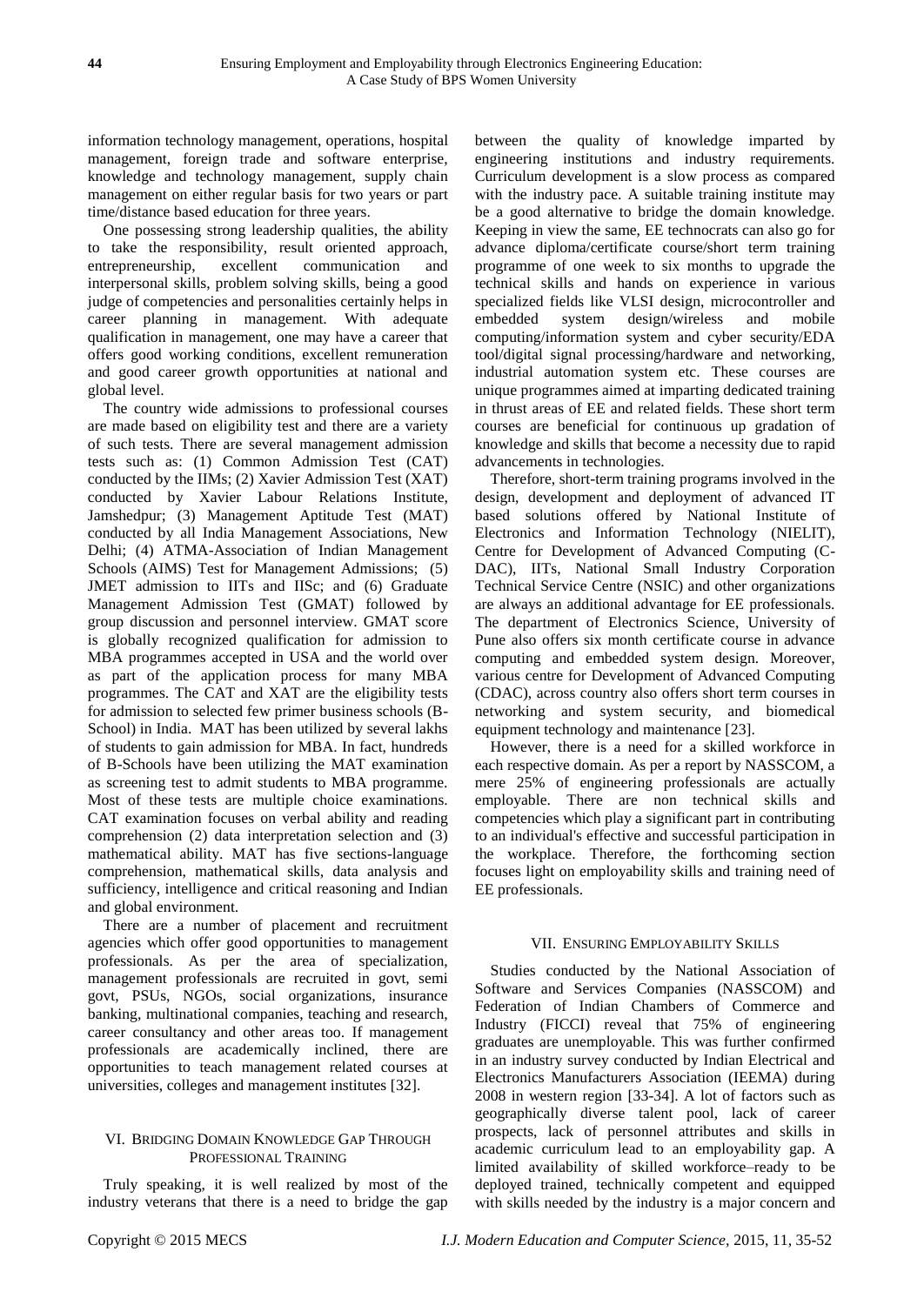needs an urgent redressed. The forthcoming section sheds light on employment and employability skills essential

# *A. Meaning of Employment and Employability*

for young technocrats.

Employability skills refer to specific skills essential for employment. It refers to a person's capability of gaining initial employment, maintaining employment and a switch over of the jobs comfortably. Employability is convergence of several skills, abilities, knowledge, competencies and capabilities that enable individuals to get employment and a successful professional career. Employability skills are all about the ability of individuals to exhibit their skills to the prospective employers and the ability to execute the tasks thereby achieving organizational goals and objectives. It not only depends on whether one is able to fulfil the requirements of specific jobs, but also on how one stands relative to others within a hierarchy of job seekers. The needs of employability skills differ from country to country and from sector to sector and from time to time. However, certain qualities such as communication skills, interpersonal skills, integrity, right attitude, problem solving, decision making and team building skills can be taken as a few common skills of employability.

People often confuse between unemployability and unemployment. Unemployability arises when individuals have educational eligibility but lack in capability and suitability to execute job related activities despite there being the availability of employment opportunities. Unemployment is a state where individuals have educational eligibility, capability and suitability but scarcity of employment opportunities. The current situation in India is more of unemployability rather than unemployment.

Although employability skills are categorized in many different ways: (1) Basic academic skills/ foundation skills (2) Personal management skills/personal qualities/personal attribute (3) team work skills. The most common sub skills under heading  $1<sup>st</sup>$  are: Good communication skills; (reading, writing, oral communication); scientific bent of mind; problem solving attitude; sound theoretical concepts, knowledge about current developments and willingness to learn new things and technologies. The common sub skills under heading 2<sup>nd</sup> are: attitude and ethics; grooming and confidence; self management; self motivation; self confidence; self control; self directed; social skills; sincerity; commitment; motivation; enthusiasm; integrity; personality development skill; managerial skill (interpersonal; team spirit; leadership skills; stress); ability to work for long hour; ability to deal with pressure; ability to focus and concentrate; adaptability and flexibility; The common sub skills under heading 3rd are: Organizational and administrative abilities etc.

However, the fresher EE professionals are lacking in most of these skills. Therefore, along with domain knowledge there is a need to develop employability skills. Some of the themes of training needs during professional studies for ensuring employment and developing employability skills are:

- Enhancing domain knowledge with correlation between theory and professional practices;
- Enhancing theoretical understanding with virtual learning/e-learning/simulation tools and using other ICT assisted technology;
- Conducting workshop on career counselling, planning and career mapping;
- Arrangement of personality development and skill development workshop (Enhancing communication skills through discussions and other interactive modes of communication; motivation & leadership skills; ICT & Computer skills);
- Arranging training facilities for competitive examination such as GATE/GRE/GMAT/TOEFL/PSUs/CAT;
- Strengthening industry-institute interaction and partnership activities. Moreover, identifying industrial problems from industries and other corporate sectors for live project work;
- Awareness about fellowship opportunities aboard;
- Global exposure and awareness about current trends in engineering and technology;
- Awareness about Indian engineering education system compared with the world;
- How to manage time and stress, to keep away from lifestyle disease and develop critical thinking;

The above training needs of EE professionals can be imparted by involving industry's inputs in the form of expert lectures/conducting short-term courses/taking up implant training/sponsored seminars/organizing workshops and future vision seminars/conducting visit to academic institutions and industrial R&D sites/allowing students for industrial sourcing and sponsorship of student's projects and by continuing education for concept and skill updating. There is a need to impart and develop skills to each and every student and prepare the students to face the challenges that will boost up the employment opportunities.

#### VIII. INITIATIVES AT BPS WOMEN UNIVERSITY

#### *A. Continuing Professional Development Activities*

Continuing professional development activities are essentials and beneficial for continuous upgradation of knowledge and skills that become a necessity due to rapid advancements in technologies. The short-term courses are unique program aimed at imparting specialized hands on training in various thrust areas as per market demand and faculty specialization. A list of activities organized by Electronics and Communication Engineering department since its inception is summarized below:

1. Six weeks summer training programme entitled ―Use of Computer Software (MATLAB, Orcad,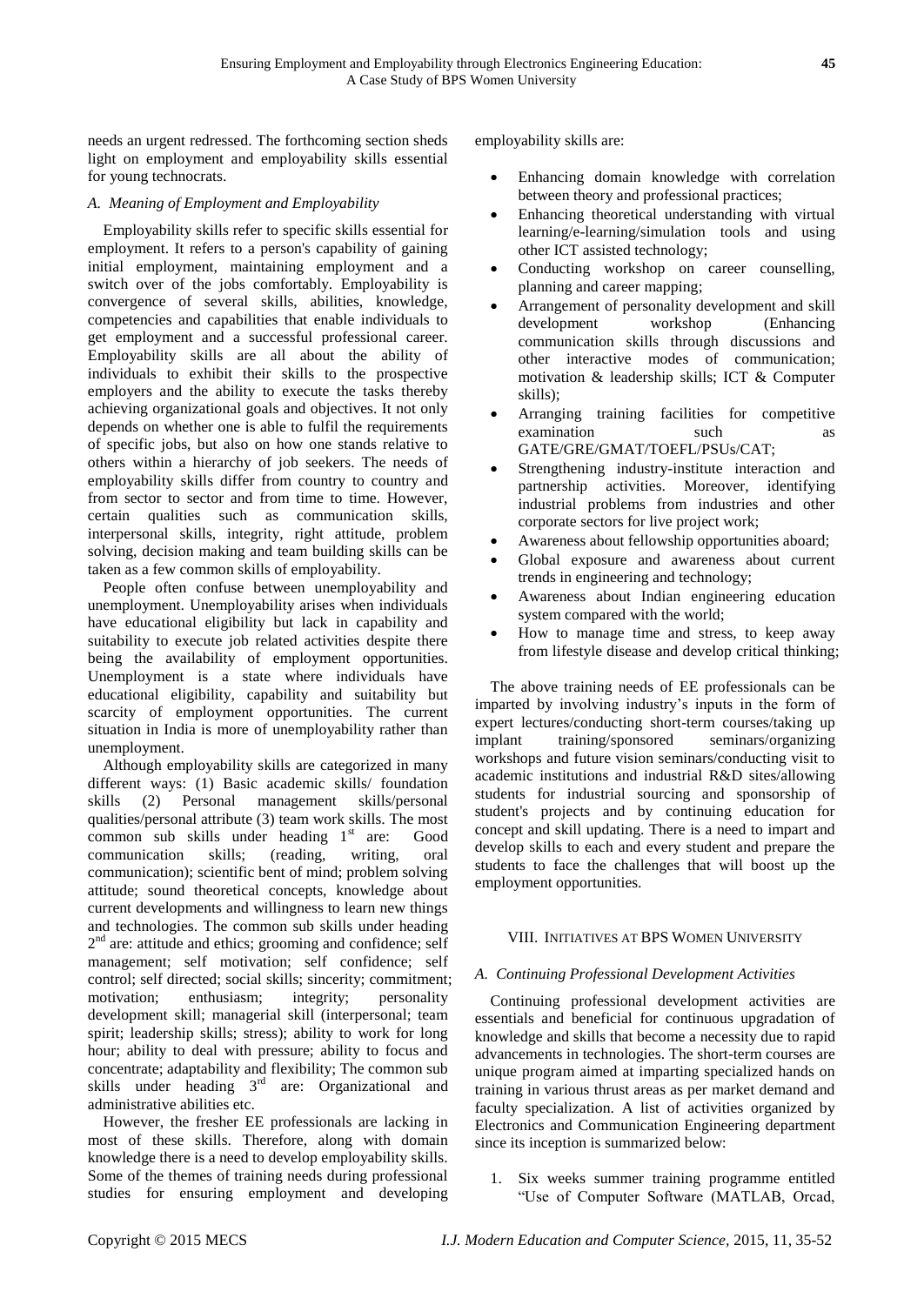Pspice, Xlinx) for Electronics Circuit Design and Testing", from  $6^{th}$  June– $15^{th}$  July, 2011.

- 2. Organized several workshops on Free Open Source Software (FOSS) tools in coordination with Spoken Tutorial Project of NMICT IIT Bombay.
- 3. One week hands on training and workshop on ―Engineering Problem Solving Using Matlab and SIMULINK", from  $30<sup>th</sup>$  September– $6<sup>th</sup>$  October, 2013.
- 4. Two week UGC sponsored Workshop on "Embedded System Design and Simulation Tools", from  $5^{\text{th}}$  -17<sup>th</sup> February 2014.
- 5. UGC sponsored workshop on "Computational Tool in Research", from  $17^{\text{th}}$ -22<sup>th</sup> February 2014.
- 6. Two week UGC sponsored FDP on "FOSS Tools" in Higher Education from 24<sup>th</sup> Feburary-8<sup>th</sup> March 2014.
- 7. ISTE-SRM sponsored Short Term Training Programme on "Hands on Experience in Signal Processing Using Matlab Simulink and Their Implementations" from  $23<sup>rd</sup>$  -  $29<sup>th</sup>$  June 2014.
- 8. Three days workshop on "VLSI Design Using OrCad", from 29<sup>th</sup> September-1<sup>st</sup> October 2014.
- 9. Two days National Conference on "Machine" Intelligence and Research Advancement" from 19<sup>th</sup>-20<sup>th</sup> March 2015.
- 10. Three days workshop on "Hands on Training on LabView", from  $1<sup>st</sup> - 3<sup>rd</sup>$  April 2015.

The expected outcomes of these activities are stated in brief in the succeeding sub section.

#### *B. Expected Outcomes*

In general, a brief summary of the expected outcomes of the hands on application activities are as follows:

- 1. The hands on activities nourish skills and cultivate innovations for future.
- 2. Bridge the gap between the theoretical foundation and practical knowledge through engineering simulation.
- 3. Emphasis on usage of scientific computing package as a teaching tool and resource in engineering problem solving and instructional delivery across curricula.
- 4. Promotes student centered and computational project based learning thereby nurturing innovation talents among young professionals.
- 5. Accelerate innovation through model based design using graphical programming tool.
- 6. It provides a framework to enhance employability skills and employment of young technical professional
- 7. Prepare advance user community through education and training of future engineers.

In nutshell, such hands on activities strengthen technical and professional competency of students in diverse domain using industry standard scientific

computing environment at various levels across technology integrated curricula, which will benefit their future study and profession certainly. It is essential and beneficial for continuous upgradation of knowledge and skills that become a necessity due to rapid advancements in technologies.

A snapshot of National Conference on "Machine" Intelligence and Research Advancement" and UGC sponsored workshop on Computational Tools in Research is depicted in Fig. 1 and 2 respectively.



Fig.1. Snapshot of National Conference on "Machine Intelligence and Research Advancement"



Fig.2. Photograph of workshop on Computational Tools in Research

## *C. Student Centered Active Learning Using Teaching Method Aided by MATLAB/Simulink*

The author as an instructor is of the opinion that majority of instructors across the university teaching department in state employ traditional teaching learning approach. As a whole, the learning outcomes of the students are poor in mathematical intensive engineering courses. Thus, to improve the quality of engineering education and to foster deep learning approach, efforts have been made to integrate the same in instructional delivery.

Primarily foundation and core courses at BPSMV are being taught by integrating simulation tool during teaching learning process. The assimilation of active learning techniques and innovative tools such as ICT teaching aids, real life situation, mathematical application packages and free open source software play pivotal role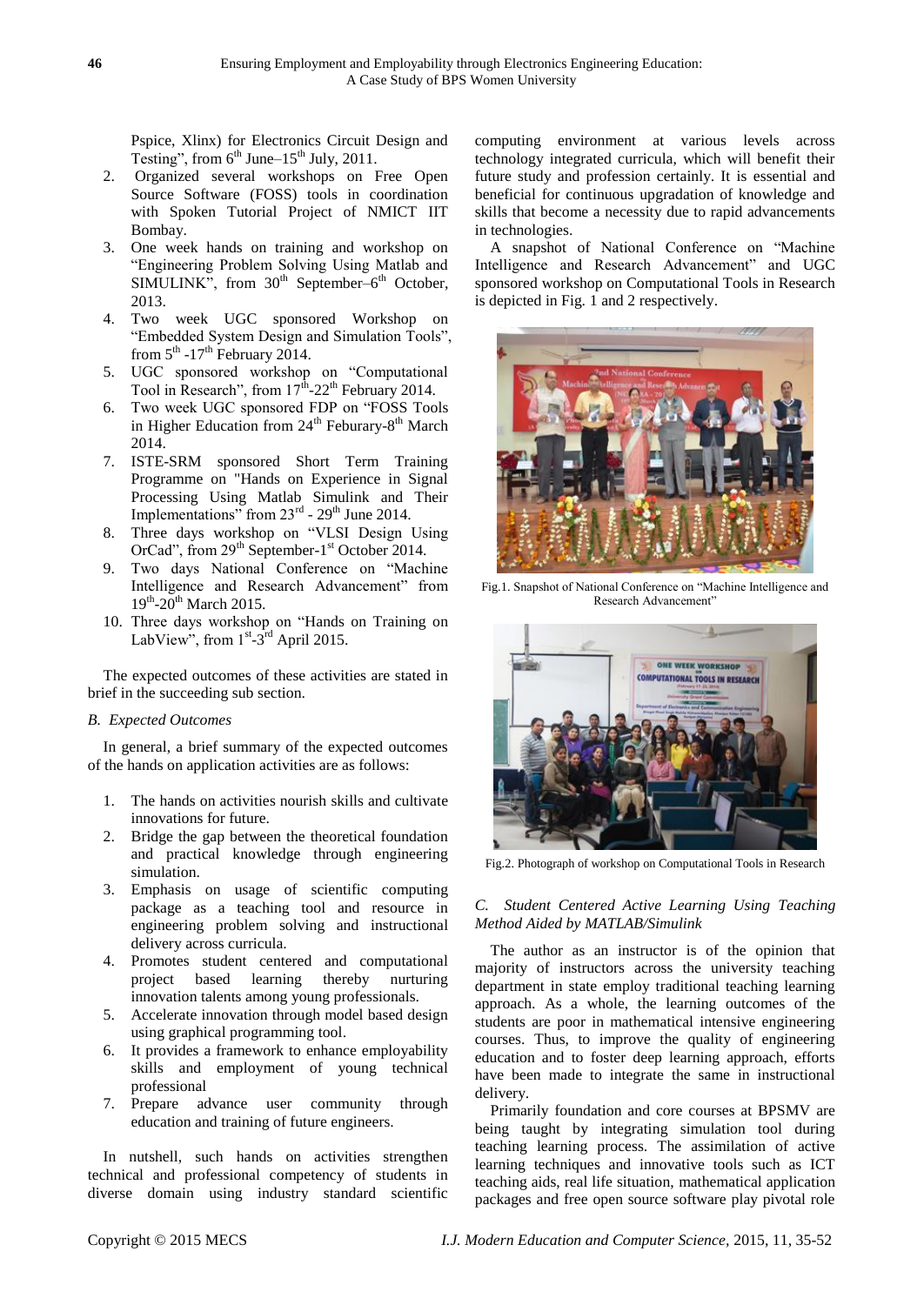in enhancing learning outcomes of students.

Active learning is a student centered approach. Adopting active learning techniques during course of teaching foundation courses and core courses such as problem/project based learning, collaborative learning, active listening, active writing, active reading, brainstorming, utilizing software tools and role playing enables students in thoroughly understanding and effectively mastering subject matter.

The assimilation of simulation tools in instructional delivery play vital role in understanding of basic theory, in analyzing complex system, in solving real world problems, in designing the projects, is raising the interest in technical profession, enabling flexible study and consequently motivating the students in learning [35-47]. Assimilation of general purpose scientific computing tool in teaching and learning activities are:

- 1. Modeling and simulation of electronics system using scientific computing environment.
- 2. Hands on training in Matlab, Simulink, its toolboxes and block sets.
- 3. Preparing advanced Matlab and Simulink users.
- 4. Matlab, Simulink and its application in basic, engineering science and foundation courses.
- 5. Pedagogy of modern teaching learning process using scientific computing environment.

In nutshell, such hands on activities nurture innovation for future.

#### *D. Encouraging Autonomous Learning Using FOSS*

Traditional laboratory courses are well integrated across electronics engineering curricula. However to promote autonomous learning using free open source software Scilab, Xcos should be encouraged to enhance students learning. The self learning model significantly reduces the amount of resource required, introduces flexibility in learning, and addresses the issues of shortage of faculty and infrastructure due to increase intake. The interested students may get training on open source software packages through Spoken Tutorial Project of Indian Institute of Technology, Bombay [48- 52].

In this section, the usage of Scilab is illustrated in self learning. As an example, one can investigate the response of RC electric circuit using the various built in function of Scilab.

The system function of the RC circuit is given as:

$$
G(s) = \frac{V_c(s)}{V(s)} = \frac{1}{\tau s + 1}
$$
 (1)

Laplace transform of unit step signal is

$$
L(u(t)) = \frac{1}{s}
$$
 (2)

Substituting the eq. $(2)$  in  $(1)$ , the Laplace transform of

output signal is

$$
V_c(s) = \frac{1}{s(\tau s + 1)}
$$
\n(3)

Applying inverse Laplace transform, the step response of the system is

$$
v_c(t) = (1 - e^{-t/\tau})
$$
 for  $t \ge 0$ 

The step response of the system having step input with amplitude A *i.e.*  $v(t) = Au(t)$  is given by

$$
v_c(t) = A(1 - e^{-t/\tau})
$$
 for  $t \ge 0$  (4)

The Scilab code to obtain time domain response of first order system using built in Scilab function is depicted in Fig. 3.

#### **Scilab Solution**

//examplestep1.sce

//Scilab code for analysis of first order system

clf()//Erase all plots on graphic window

s=%s // define s as a polynomial variable

 $TF=1/(5*s+1)/7$  define transfer function

A=syslin('c',TF); // define a linear system having parameters as c and TF

t= $[0:0.1:40]$ ; // define time index vector

response1=csim('step',t, A)// simulate the response by specifying the three parameters as input, TF and time range

xbasc(); xsetech([0.0,0.0,1.0,0.5]) plot2d(t, response1) xgrid(2) xtitle("Step Response")

xsetech([0.0,0.5,1.0,0.5])

Fig.3. Scilab script for response analysis of RC circuit



Fig.4. Step response of first order system using examplestep1.sce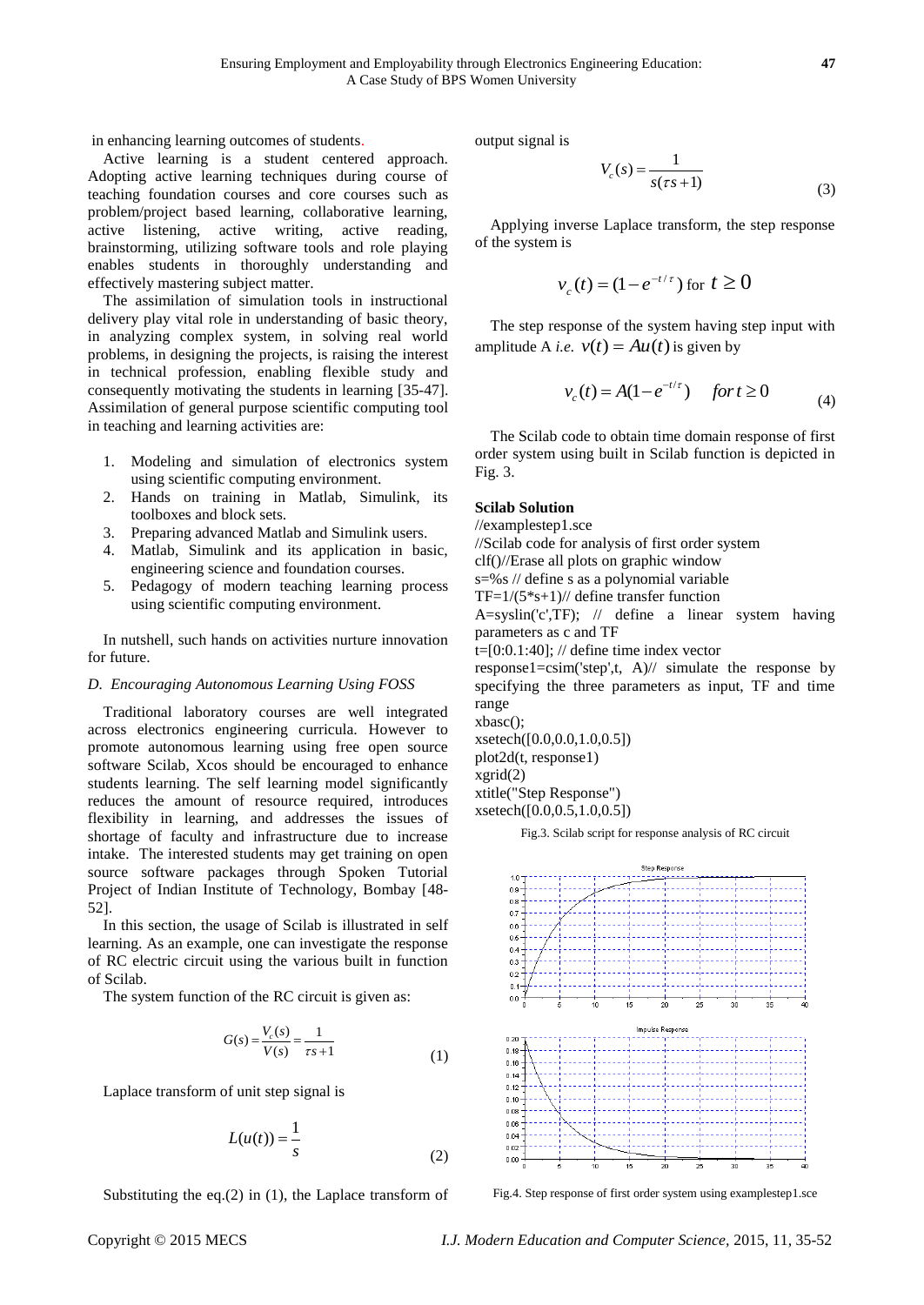The execution of Scilab code 'examplestep1.sce' results the solution in the form of plot as presented in Fig. 4.

*E. Cultivating Outstanding Application Oriented Engineering Professional through Laboratory Skill Development*

The useful activities for cultivating outstanding application oriented engineering professionals are:

- 1. Skill development in Electronics and Communication laboratory experiments using GPSC.
- 2. Information and Communication Technology tool in engineering education.
- 3. Analyzing impact of scientific tool and hardware trainer laboratory experiments.
- 4. Handling electronics circuits and major course laboratory using FOSS.

In order to cultivate outstanding application oriented engineering professional the same is beneficial for skill development [53]. A snapshot of hands on training for professionals through laboratory skill development is as shown in Fig. 5.



Fig.5. Snapshot of Students in Lab hands on training

#### *F. Emphasis on Oral and Written Communication Skills*

One of the effective way to improve written and oral communication skills is that during studies student should encourage to give presentation, discussions, writing technical and professional reports, writing different type of engineering documents, including design proposal, projects management plans, status reports, laboratory file and manual and other types of science writing. This framework along with language lab will equip the engineering professional with oral and written communication skills required for professional carrier and development. The following training activities and add on module strengthen oral and written communication skill.

- 1. Soft skills and motivational technique for personality development.
- 2. Communication skills and globalization in the current scenario.
- 3. Methodologies in teaching English to engineering students.

4. Communication and analysis skill development programme.

A snapshot of language lab for soft skill development is illustrated in Fig. 6.



Fig.6. Snapshot of Language Resource Centre

To sum up, such activities bridge the gap on oral and written communication skills.

#### *G. Effective Assimilation of MATLAB Package*

Engineering simulation skills can be cultivated effectively by proper assimilation of general propose scientific computing package and dedicated simulation package across the curricula. Appropriate assimilation of general purpose scientific computing tool such as MATLAB/Simulink and add on for problem solving can be accomplished by vertical integration of same throughout the curriculum. In order to cultivate outstanding application oriented engineering professional the same is integrated horizontally and vertically across the curricula to design and develop a series of course curriculum experiments for students as depicted in Fig. 7.



Fig.7. Schematic of Assimilation across the Courses in Curricula

Indeed, assimilation of industry standard general purpose scientific computing tool play a vital role in this direction.

#### *H. Integrating Virtual Labs*

In general, ICT aids and virtual simulation tools enhance teaching and learning across the domain. Virtual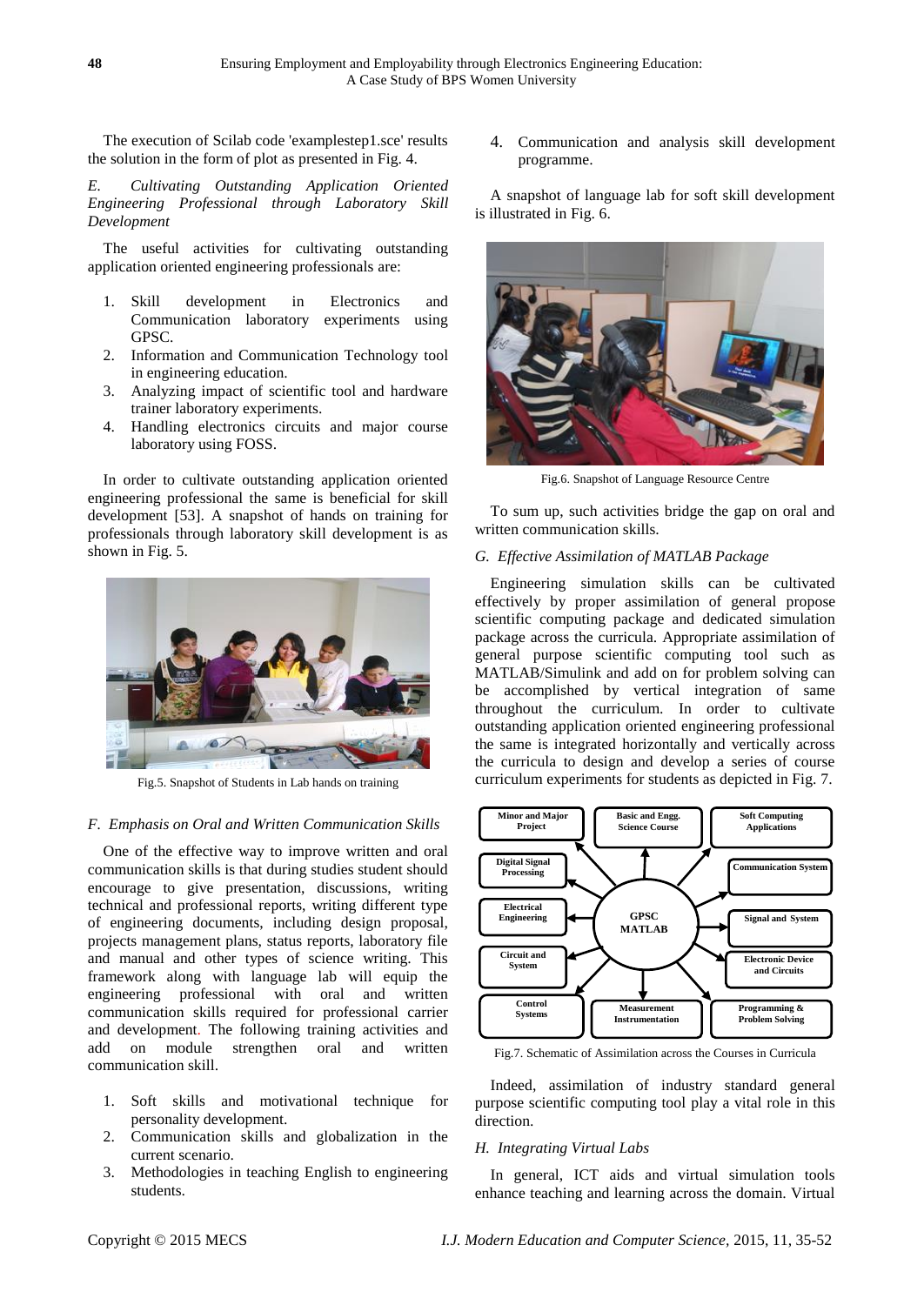laboratory is effective solution for the institutions lacking in basic laboratory or no access to physicals labs or face teacher student's limitation. The student can be taught using internet; more efficiently with less expenses. It bridge the digital divide and geographical distances. The experiments can be accessed anytime anywhere, overcoming the constraint in time. Interactive simulations, animations and lab videos would be the highlights of these online labs. Individual practices can be promoted this way hence enabling better conceptual understanding of the experiments [54-56].

#### *I. Strengthening Students Curricular Activities*

In order to strengthen students curricular activities following actions needs to be initiated. A snap shot of activities in this direction is depicted in fig. 8.

- More emphasize to practical exposure through workshop/industrial visit/project etc.
- Industry institute partnership for knowledge management.
- Student/faculty exchange nationally and internationally through MOU with the state university/R&D institution and other institute of repute.
- Carrier counseling for Graduate Aptitude Test in Engineering (GATE)/GRE/TOFEL/MAT/CAT.
- Faculties should intensify their activities to attract highly qualified students. The seminar snapshot on personality development for students delivered by professionals is as shown in Fig. 8.



Fig.8. Snapshot of Seminar on Personality Development

## *J. Ongoing Placement Activities*

To prepare highly skilled, self confident and motivated professionals, Department of Electronics And Communication Engineering conducted workshops, seminar, training etc. by specialized experts from academics as well as industrialists time to time. A tentative detail of ongoing placement activities in Department is depicted in Table 2.

Table 2. Pass out Students Scenario of Department of Electronics and Communication Engineering

| <b>Batch</b>  | <b>Higher</b><br>Studie<br>s<br>M.Tec<br>h &<br>MBA | Gate<br><b>Oualifie</b><br>r | Plac<br>eme<br>nt | <b>Defens</b><br>e<br>Servic<br>es | Preparati<br>for<br>on<br>Indian<br><b>Engineeri</b><br>ng Service |
|---------------|-----------------------------------------------------|------------------------------|-------------------|------------------------------------|--------------------------------------------------------------------|
| 2008-<br>12   | 15                                                  | $\overline{c}$               | 11                |                                    | 12                                                                 |
| 2009-<br>13   | 23                                                  |                              | 08                |                                    | 10                                                                 |
| $2010-$<br>14 | 20                                                  | 6                            | 10                |                                    | 14                                                                 |

#### IX. CONCLUSIONS

The domain of Electronics Engineering holds unprecedented opportunities and provides ample career prospects in diverse fields. It is a vital profession that opens avenues in multiple directions. Salaries and remuneration of EE professionals depend upon academic credentials and vary as per the nature of job. Sensing its huge potential, opportunities in this direction are limitless and the future of EE education seems to be very bright. Along with domain knowledge and technical expertise in order to ensure employment and employability through electronics engineering education, there is now an urgent need to reorient teaching and learning in the engineering institutions to meet the requirement of technocrats for contributing effectively in the  $21<sup>st</sup>$  century. In order to address this challenge, following recommendations are made to ensure employment and employability of young specialists:

- Employability skills should be introduced in nation's engineering academic curricula as add on module and made compulsory for all engineering students. Moreover, academic institutions have to focus on these important generic skills through innovative teaching methods, seminars, workshops, industrial and practical training, changing pedagogical style from teacher centric to student centric, activity based session, role plays and discussion etc. These skills should be imparted through outsourcing as per needs in a year. The apex regulatory bodies and higher education department should recommend the same through appropriate justification.
- Inter university and inter-departmental competitions among students on employability skills should be encouraged to stimulate interest in learning employability skills.
- Emphasizing on work integrated learning through industrial training after  $2<sup>nd</sup>$  and  $3<sup>rd</sup>$  year for 5 to 6 weeks. Moreover, keeping dedicated  $7<sup>th</sup>$  /8<sup>th</sup> semester for industrial training is also highly advantageous.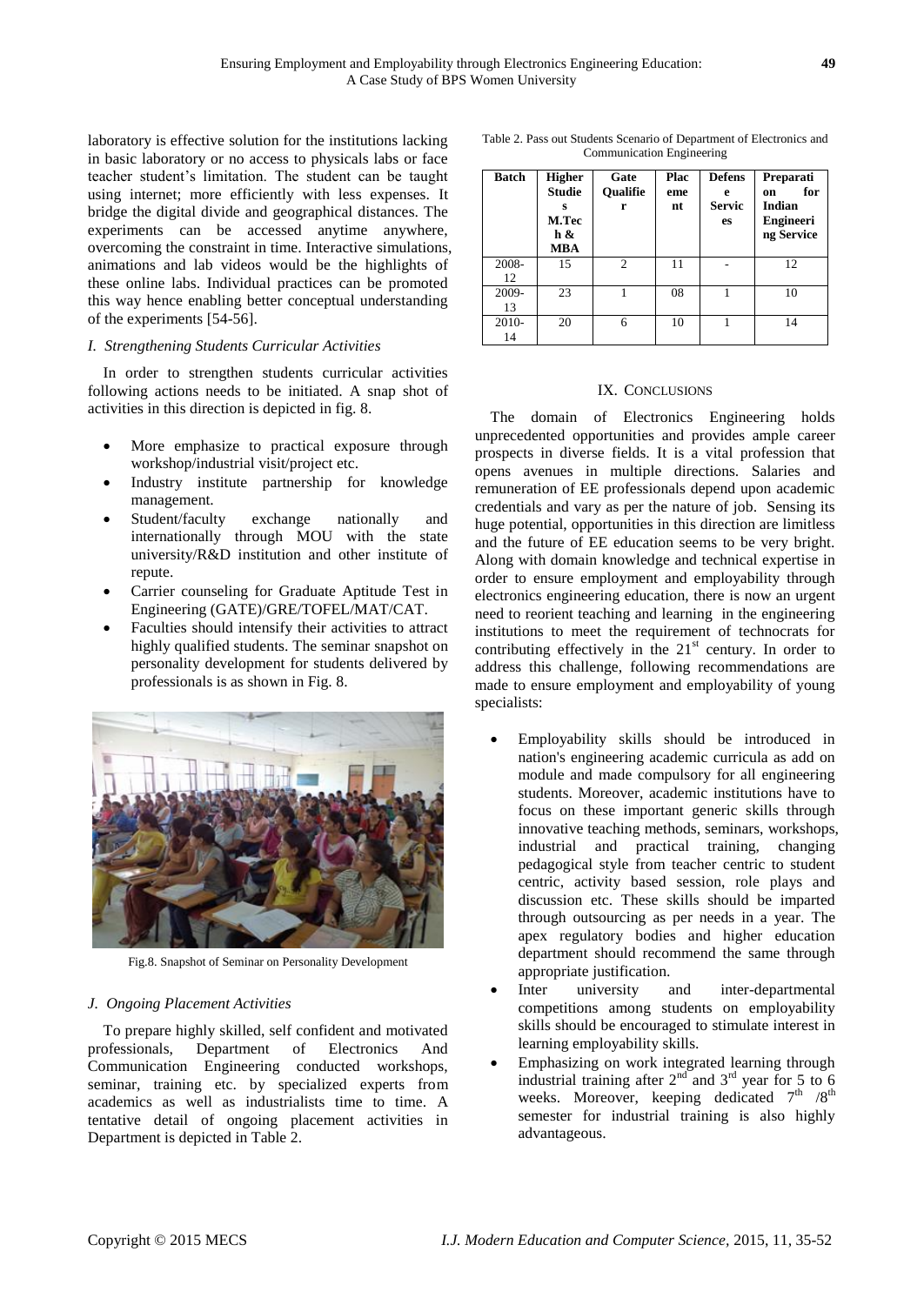- Skill building and practical training should be given equal importance to apply the class room learning in practical environment.
- Designing a model course curriculum and a National system of training for college and institution all over India. This model course should be treated as a bare minimum for academic institutions.

To sum up, EE professional employment and skill gap can be addressed only when academic institutions, industrial organizations and government work together hand in hand. The lack of awareness about career opportunities and non-inclusion of employability skills in engineering curricula seem to be the main gap in hindering placement in engineering education. Awareness about career opportunities and integrating employability skills into curricula will provide a new and effective means for revitalizing, enhancing and addressing the growing needs of placement in engineering institutes. It leads quick decision in the area of choice and to have a focus on the same thus ensuring employment. The present paper is an effort to find out means for ensuring employment and employability for engineering graduates and young technocrats in broader domains of ICT, electronics engineering, computer science engineering and other disciplines to prepare a workforce of highly skilled, self confident and motivated graduates in the  $21^{st}$ century. Addressing the issues and challenges to impart quality education to ensure employment and employability is a matter of great concern.

#### ACKNOWLEDGMENT

The authors gratefully acknowledge the contribution of BPSMV University administration, UGC, ISTE-SRM for providing funds to organize hands on training, workshops, Faculty Development Programme etc. Further acknowledge the thanks to UGC for funding M.Tech (ICT) innovative programme in teaching and research programme. The authors also acknowledge the contribution of individual for providing valuable suggestion and expert guidance in preparation of this manuscript. One can refer to various website for career planning and mapping, eligibility conditions including minimum educational qualifications, age, physical standard and other instructions from time to time.

#### **REFERENCES**

- [1] Vijay Nehra, Sandeep Dahiya, Kiran Nehra, "The Development of Engineering Education in Haryana," *WSEAS Transactions on Advances in Engineering Education,* vol. 7, no. 10, pp. 311-323, Oct 2010.
- [2] All India council for technical education, [http://www.aicte.ernet.in.](http://www.aicte.ernet.in/)
- [3] Ministry of Human Resource Development, <http://mhrd.gov.in/>
- [4] Admission Brochure for B.E/B.Tech 2015-16, Haryana State Technical Education Society, Panchkula, Haryana, India. http//www.hstes.org
- [5] Admission Brochure 2015-16, Bhagat Phool Singh

Mahila Vishwavidyalaya Khanpur Kalan, Sonipat, India. http//www.bpswomenuniversity.ac.in

- [6] B. S. Sonde, "Electronics Engineering Education in India for knowledge society," *IETE Technical Review*, vol. 22, no. 1, pp.5-13, Jan-Feb 2005.
- [7] Vijay Nehra and Sandeep Dahiya, "Emerging Opportunities of Electronics Engineering Education in Haryana," *Indian Journal of Technical Education*, vol. 34, no. 3, pp 83-90, July-September, 2011.
- [8] Rangan Banerjee, Vinayak P. Muley, "Engineering Education in India," Macmillan Publishers Ltd, 2008.
- [9] Gautam Biswas, "Undergraduate curriculum and evaluation mechanism, Profile of Engineering Education in India: Status, Concerns and Recommendations," Narosa Publications, pp. 90-101, 2010.
- [10] V Saravanan, "Sustainable employability skills for engineering professionals," *The Indian Review of World Literature in English,* vol. 5, no. 2, pp. 1-9, 2009.
- [11] Master list of Central Public Sector Enterprises, http://www.bsepsu.com/list-cpse.asp#
- [12] S R Yadav, "Career in telecommunication," *Employment News*, vol. XXXIV, no. 38, New Delhi Dec 2009.
- [13] Anoop Singh Meena, "Job opportunities in telecommunication sector," *Employment News*, vol. XXXVII, no. 38, pp. 2, New Delhi, 23-29 March 2013.
- [14] Amar Singh Meena, "Job Opportunities in Telecom Sector," *Employment News*, vol. XXXVII, no. 51, New Delhi, 23-29 March 2013.
- [15] TMIE2E Academy Career Centre based in Secunderabad, "Computer Networking: A promising Career," *Employment News*, vol. XXXVIII, no. 1, 6-12 April 2013.
- [16] M.P. Thapliyal, "Career in Information Technology," *Employment News*, New Delhi 23-29 July 2005.
- [17] Sudeshna Das, "Get Embedded Right Away," *Electronics for You*, vol. 41, no. 1, January 2009.
- [18] Uma Bansal, "Embedded Systems Can India move from Implementing to Initiating Products?," *Electronics for You*, vol. 41, no. 4, April 2009.
- [19] Sudeshna Das, "Design Your Career in Very Large Scale," *Electronics for You*, vol. 41, no. 5, May 2009.
- [20] The Indian Navy, "Indian navy invites final year engineering students to join as short service commissioned officers under university entry scheme course commencing," *Employment News*, Jun. 2014, vol. XXXIV, no. 38, 22-28 June 2013.
- [21] The Indian Air Force, "Invites enterprising and adventurous men to join the Indian air force as commissioned officers in flying technical and ground duty branch," *Employment News, vol. XXXIV, no.* 38, 8-14 June 2013.
- [22] UGC, Universities, [http://www.ugc.ac.in/page/UGC-](http://www.ugc.ac.in/page/UGC-Regulations.aspx)[Regulations.aspx](http://www.ugc.ac.in/page/UGC-Regulations.aspx)
- [23] Nandini Jawli, Major Strides in Higher Education, *Employment News*, vol. XL, no. 21, 22-28 August 2015.
- [24] CSIR/Careers and Opportunities, [http://www.csir.res.in](http://www.csir.res.in/)
- [25] Information brochure for Training Schemes and Employment Description for One-year Orientation Course for Engineering Graduates and Science Post-Graduates for the year 2011-2012, Two-year DAE Graduate Fellowship Scheme for Engineering Graduates and Physics Post-Graduates for the term beginning in 2011
	- [http://www.oces.hbni.ac.in/information\\_brochure.php](http://www.oces.hbni.ac.in/information_brochure.php)
- [26] Union Public Service Commission, http:/[/www.upsc.gov.in](http://www.upsc.gov.in/)
- [27] Union Public Service Commission, "Engineering Services" Examination, 2013," *Employment News*, vol. XXXVIII,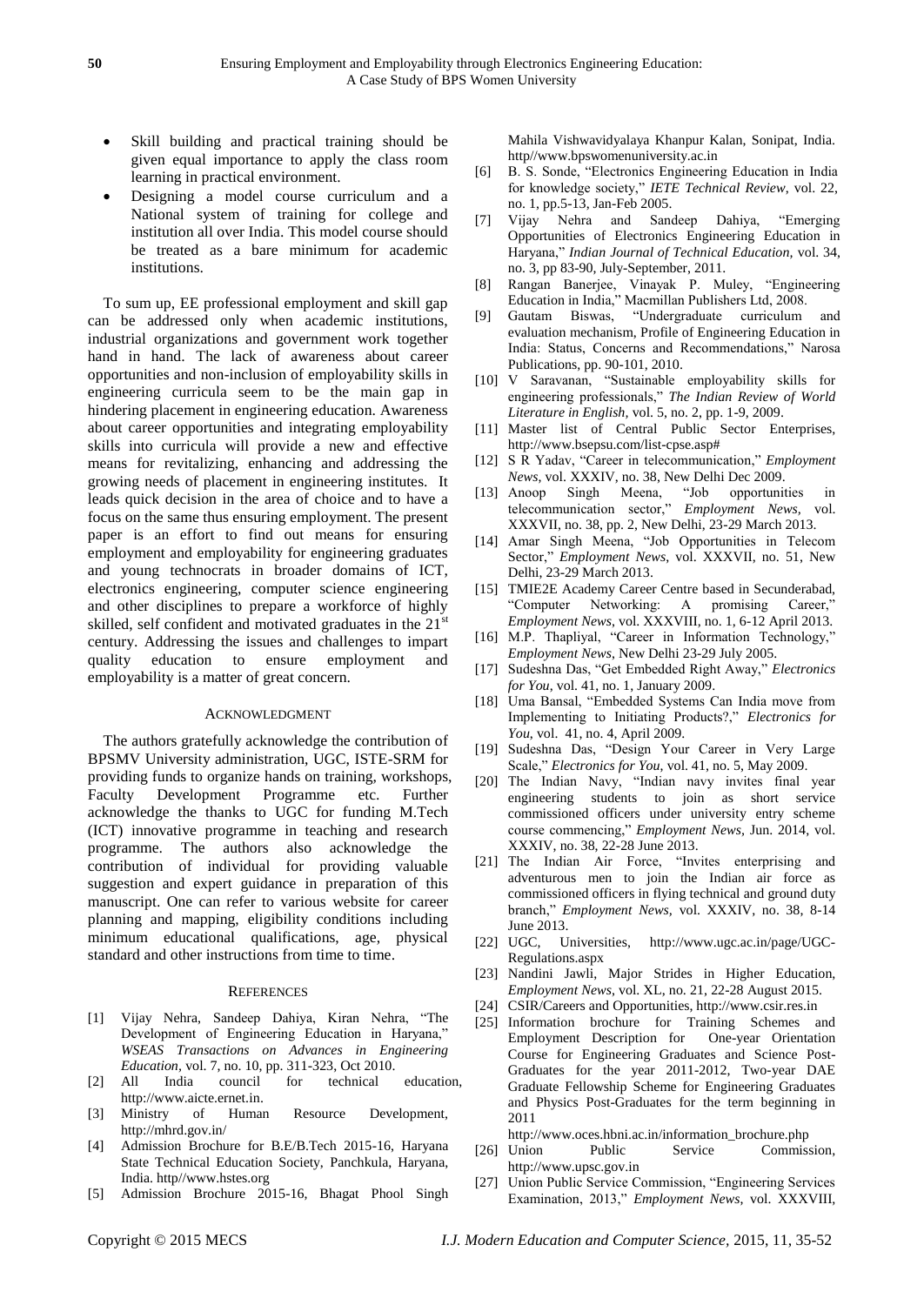no. 1, 6-12 April 2013.

- [28] Sudeshna Das, "Robotics: Do you have it in you?," *Electronics for You*, vol. 41, no. 12, December 2009.
- [29] Sudeshna Das, "Empower yourself with Power Electronics," *Electronics for You*, vol. 41, no. 3, March 2009.
- [30] Sudeshna Das, "Mount Your Career Firmly in SMT," *Electronics for You*, vol. 41, no. 2, February 2009.
- [31] GATE 2015[, http://gate.iitk.ac.in/GATE2015/docs/ib.pdf](http://gate.iitk.ac.in/GATE2015/docs/ib.pdf)
- [32] Naipal Singh, "Career opportunities in human resource management," *Employment News*, New Delhi, 28 August - 3 September 2010.
- [33] NASSCOM,<http://www.nasscom.in/>
- [34] FICCI[, http://www.ficci.com/](http://www.ficci.com/)
- [35] Khadije Khatiri1, Fatemeh Rabiee, The Role of Simulation Software in Learning and Reminding (Case Study on MATLAB, Packet Trace, Pspice and Opnet), J. Basic. Appl. Sci. Res.,vol. 2, no.6, pp.6178-6181, 2012.
- [36] The Math Works Inc., Natick, Massachusetts, MATLAB, 1993: [http://www.mathworks.co.uk.](http://www.mathworks.co.uk/)
- [37] Bober W and Stevens A, Numerical and Analytical Methods with Matlab for Electrical Engineers, CRC Press, 2013.
- [38] Michal Blaho, Martin Foltin, Peter Fodrek and Jan Murgas, Education of Future Advanced Matlab Users, MATLAB-A Fundamental Tool for Scientific Computing and Engineering Applications-Volume 3, InTech, 2012.
- [39] M. Blaho, M. Foltin, P. Fodrek and P.Poliacik, Preparing advanced Matlab users, WSEAS Transaction on Advances in Engineering Education, vol.7, no.7, pp.234-243, 2010.
- [40] S. Jain, Modeling and simulation using Matlab-Simulink, Wiley India, 2011.
- [41] Michal A. Gray, Introduction to the simulation of dynamics using Simulink, Chapman & Hall/CRC, 2011.
- [42] Vijay Nehra and Sandeep Dahiya, Effectiveness of MATLAB Simulation Tool in Circuit and System, In Proceedings of Emerging Trends in Electronics and Communication Technologies, NCETEC-2010, pp 169- 174, 24-25 December 2010.
- [43] Tahir, H. H., Pareja, T. F., MATLAB package and science subjects for undergraduate studies. International Journal

for Cross-Disciplinary Subjects in Education, vol.1, no1, pp.38-42, 2010.

- [44] Vijay Nehra, "Engineering Simulation Using Graphical Programming Tool Simulink: Putting Theory into Practice," in *Proc. of TEQIP Sponsored National Conference on Contemporary Techniques and Technologies in Electronics Engineering,* DCRUS&T, Murthal, 2013, pp. 372-377.
- [45] Vijay Nehra, "MATLAB/Simulink Based study of different approaches using mathematical model of differential equations,‖ *I.J. Intelligent Systems and Applications,* vol.6, no.5, pp.1-24, 2014*.*
- [46] Vijay Nehra and Ritu Sehgal, "Symbolic Computation of Mathematical Transforms and It's Applications: A MATLAB Computational Project Based Approach," IUP *Journal of Electrical and Electronics Engineering*, vol. 8, no. 1, pp.53-76, 2015.
- [47] Sandeep Dahiya, "An Outline of Simulation Software Packages to Cultivate Outstanding Application Oriented Technocrats: Innovation for Future," in *Proc.* 2nd *International conference on Computing for Sustainable*  Global Development, New Delhi,  $11<sup>th</sup>$  -  $13<sup>th</sup>$  March, 2015, pp. 76-79.
- [48] Vijay Nehra and Aruna Tyagi, "Free open source software in electronics engineering education: a survey,"

*International Journal of Modern Education and Computer Science*, vol. 6, no. 5, pp. 15-25, 2014.

- [49] Spoken Tutorial on Scilab, Scilab, http://www spoken tutorial.org
- [50] [Hema Ramchandran](https://www.schandpublishing.com/author-details/-hema-ramchandran/473) and [Achuthsankar S.](https://www.schandpublishing.com/author-details/-achuthsankar-s-nair/221) Nair &, SCILAB (A Free Software to MATLAB), S. Chand Publishing, 2012.
- [51] Leros A. and Andreatos A., Using Xcos as a teaching tool in simulation course, In Proceedings of the 6th International Conference on Communications and Information Technology (CIT '12), March 7-9, 2012,121- 126, Recent Researches in Communications, Information Science and Education[, World Scientific and Engineering](http://www.worldses.org/)  [Academy and Society \(WSEAS\)](http://www.worldses.org/) Stevens Point, Wisconsin, USA.
- [52] Campbell, Stephen L., Chancelier, Jean-Philippe, Nikoukhah, Ramine, Modeling and Simulation in Scilab/Scicos with ScicosLab 4.4,Springer
- [53] Vijay Nehra and Sandeep Dahiya, "Effectiveness of ICT to Enhance Problem Solving, Simulation, Experimental and Communication Skills: Experiences, Observation and Recommendation,‖ in *Proc. of the 7th National Conference; INDIACom-2013,Computing For Nation Development, Bharati Vidyapeeth's Institute of Computer*  Applications and Management, New Delhi,  $7<sup>th</sup> - 8<sup>th</sup>$  March, 2013, pp.151-156.
- [54] Heinz-Dietrich Wuttke, Karsten Henke, Nadine Ludwig, "Remote Labs versus Virtual Labs for Teaching Digital System Design", *International Conference on Computer Systems and Technologies - CompSysTech' 2005*, pp. IV.2-1 to IV.2-6.
- [55] Nesimi Ertugrul, "Towards virtual laboratories: A survey of LabVIEW teaching/learning tools and futuretrends‖,ww[wdiscoverlab.com/References/Ertugrul.p](http://discoverlab.com/References/Ertugrul.pdf) [df](http://discoverlab.com/References/Ertugrul.pdf)
- [56] Denise Consonni, Marcio F. Azevedo, Osvaldo Bernardo Neto, Ronaldo C. Rogeri, "Applications of virtual instruments in Electrical Engineering Education", *International conference on engineering education and research "Progress through partnership*, pp. 1075-1088, 2004 Ostrava.

#### **Author's Profiles**



**Sandeep Dahiya** is presently working as Assistant Professor in Department of Electronics and Communication Engineering, Bhagat Phool Singh Mahila Vishwavidyalaya Khanpur-Kalan, Sonepat since July 2009. He also served as Lecturer in Hindu College of Engineering, Sonepat for 8 years. He is having 14 years of experience in

academic frontiers. He received his B.E. in Electronics Engineering in 2000, M.Tech in Electronics and Communication Engineering in 2006 and currently pursuing PhD in Electronics & Communication Engineering from UIET, MDU Rohtak. He has to his credit published 21 articles published and presented in refereed journals and proceedings. He has convened/coordinated 07 national workshops on design and simulation tools for students and faculty, UGC sponsored faculty development programme and national conference at University. He was also the Training and Placement Officer of Electronics and Communication Engineering Department and member of University Placement and Counseling Cell. He is